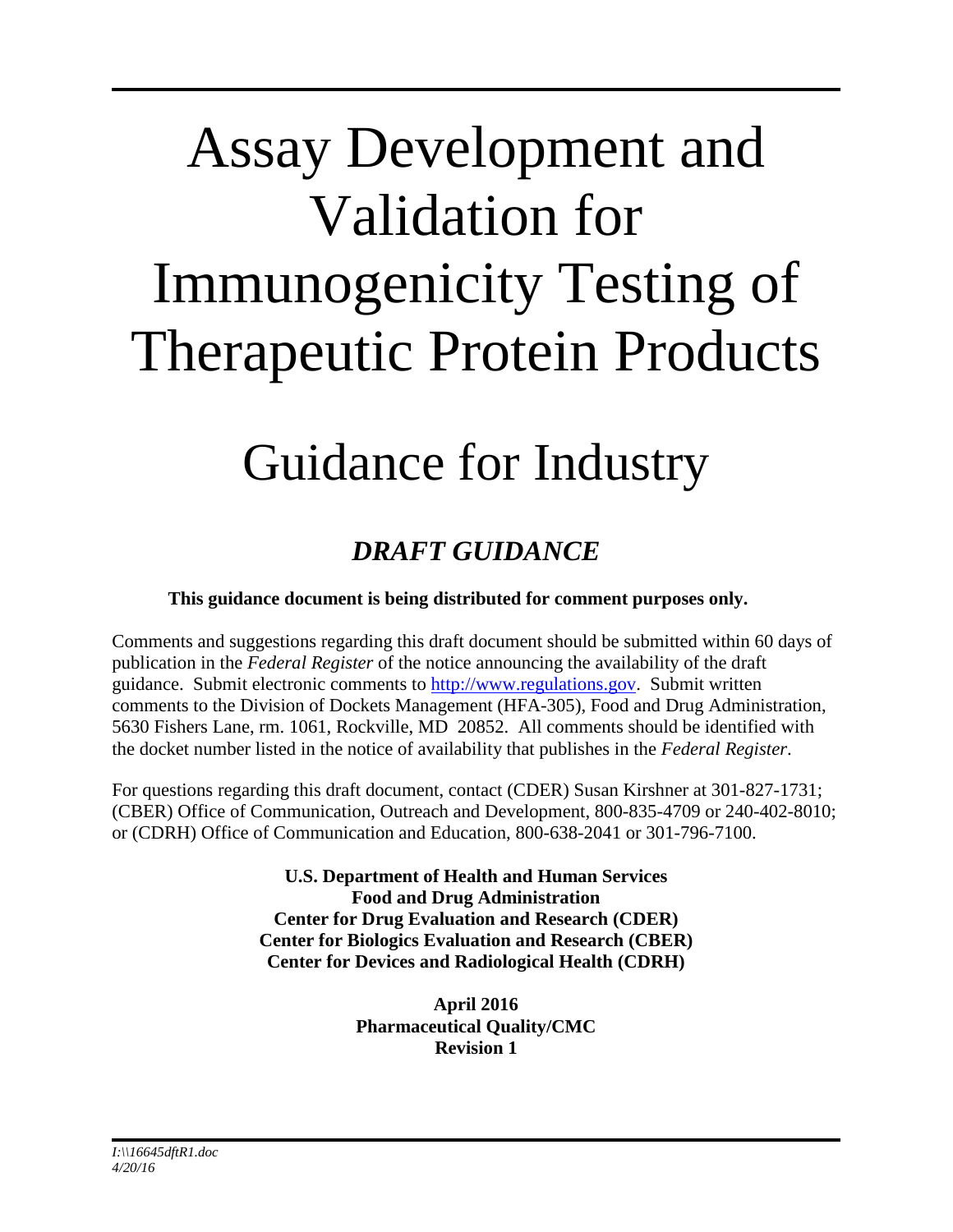# Assay Development and Validation for Immunogenicity Testing of Therapeutic Protein Products

## Guidance for Industry

*Additional copies are available from:*

*Office of Communications, Division of Drug Information Center for Drug Evaluation and Research Food and Drug Administration 10001 New Hampshire Ave., Hillandale Bldg., 4th Floor Silver Spring, MD 20993-0002 Phone: 855-543-3784 or 301-796-3400; Fax: 301-431-6353 Email: druginfo@fda.hhs.gov*

*<http://www.fda.gov/Drugs/GuidanceComplianceRegulatoryInformation/Guidances/default.htm>*

*and/or*

*Office of Communication, Outreach and Development Center for Biologics Evaluation and Research Food and Drug Administration 10903 New Hampshire Ave., Bldg. 71, Room 3128 Silver Spring, MD 20993-0002 Phone: 800-835-4709 or 240-402-8010 Email: ocod@fda.hhs.gov*

*<http://www.fda.gov/BiologicsBloodVaccines/GuidanceComplianceRegulatoryInformation/Guidances/default.htm>* 

*and/or*

*Office of Communication and Education CDRH-Division of Industry and Consumer Education Center for Devices and Radiological Health Food and Drug Administration 10903 New Hampshire Ave., Bldg. 66, Room 4621 Silver Spring, MD 20993-0002 Phone: 800-638-2041 or 301-796-7100; Fax: 301-847-8149 Email: DICE@fda.hhs.gov*

*<http://www.fda.gov/MedicalDevices/DeviceRegulationandGuidance/GuidanceDocuments/default.htm>*

**U.S. Department of Health and Human Services Food and Drug Administration Center for Drug Evaluation and Research (CDER) Center for Biologics Evaluation and Research (CBER) Center for Devices and Radiological Health (CDRH)**

> **April 2016 Pharmaceutical Quality/CMC Revision 1**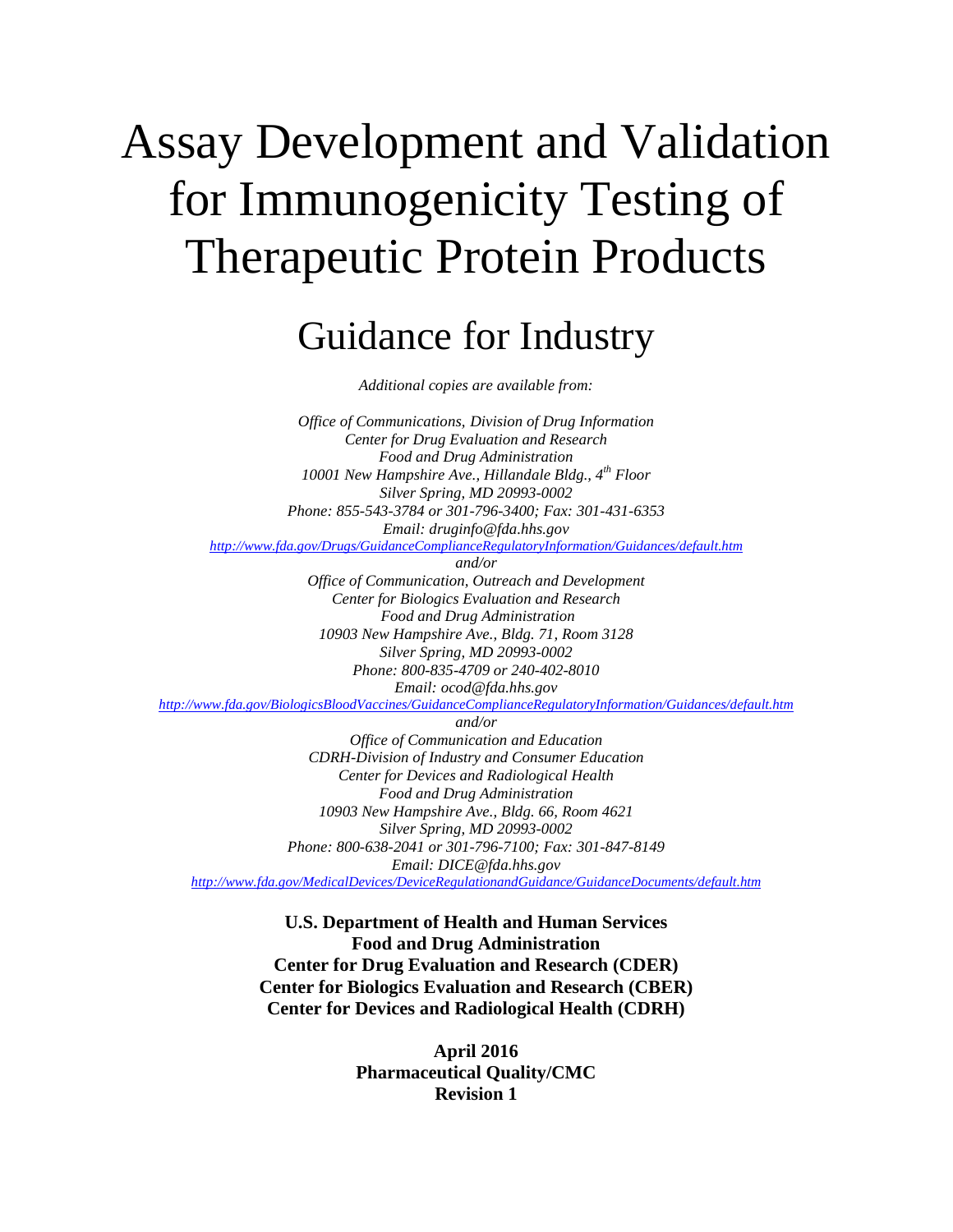Draft - Not for Implementation

## **TABLE OF CONTENTS**

| I.             |                            |  |
|----------------|----------------------------|--|
| II.            |                            |  |
| Ш.             |                            |  |
| IV.            |                            |  |
| A.             |                            |  |
| <b>B.</b>      |                            |  |
| $\mathbf{C}$ . |                            |  |
| D.             |                            |  |
| Е.             |                            |  |
| F.             |                            |  |
| G.             |                            |  |
| Н.             |                            |  |
| I.             |                            |  |
| J.             |                            |  |
| Κ.             |                            |  |
| V.             | 2. Rheumatoid Factor.<br>. |  |
| A.             |                            |  |
| <b>B.</b>      |                            |  |
| C.             |                            |  |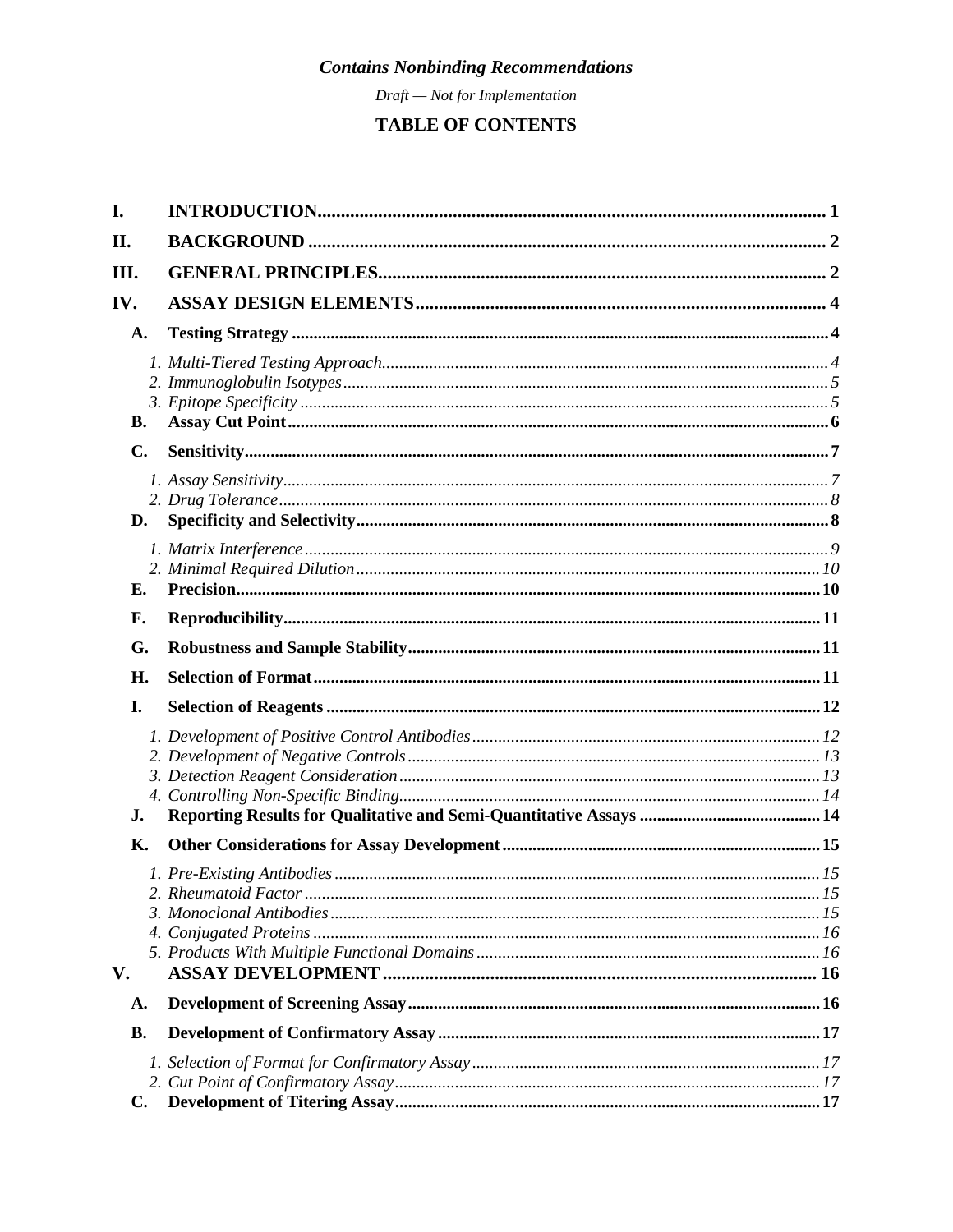$Draff - Not for Implementation$ 

| D.             |    |
|----------------|----|
|                |    |
|                |    |
|                |    |
|                |    |
| VI.            |    |
| A.             |    |
| <b>B.</b>      |    |
| $\mathbf{C}$ . |    |
| D.             |    |
| E.             |    |
| VII.           |    |
| A.             |    |
| <b>B.</b>      |    |
| $\mathbf{C}$ . |    |
| VIII.          | 28 |
|                | 29 |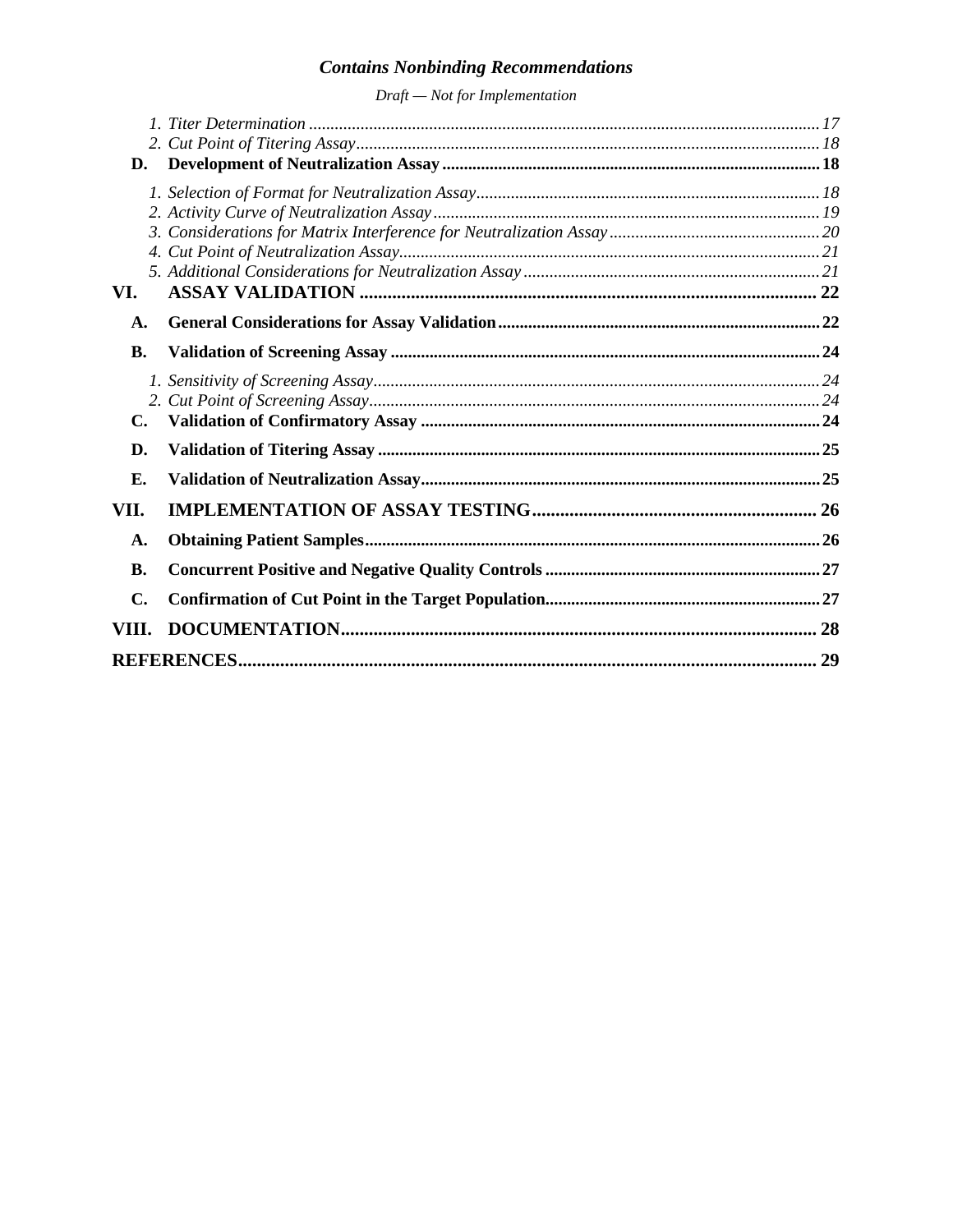*Draft — Not for Implementation*

## 1 **Assay Development and Validation for Immunogenicity Testing of**  2 **Therapeutic Protein Products Guidance for Industry[1](#page-4-0)** <sup>3</sup> 4

6 This draft guidance, when finalized, will represent the current thinking of the Food and Drug Administration (FDA or Agency) on this topic. It does not establish any rights for any person 7 Administration (FDA or Agency) on this topic. It does not establish any rights for any person and is not binding on FDA or the public. You can use an alternative approach if it satisfies the requirements of the 8 binding on FDA or the public. You can use an alternative approach if it satisfies the requirements of the applicable statutes and regulations. To discuss an alternative approach, contact the FDA office 9 applicable statutes and regulations. To discuss an alternative approach, contact the FDA office 10 **r** responsible for this guidance as listed on the title page.

11 12

13 14

 $\frac{5}{6}$ 

#### 15 **I. INTRODUCTION**

16 This guidance provides recommendations to facilitate industry's development and validation of immune assays for assessment of the immunogenicity of therapeutic protein products during clinical trials. Specifically, this document includes guidance regarding the development and 20 validation of screening assays, confirmatory assays, titering assays, and neutralization assays.<sup>[2,](#page-4-1)[3](#page-4-2)</sup> For the purposes of this guidance, immunogenicity is defined as the propensity of the therapeutic protein product to generate immune responses to itself and to related proteins or to induce immunologically related adverse clinical events. The recommendations for assay development and validation provided in this document apply to assays for detection of anti-drug antibody(ies) [5](#page-4-4)  $(ADA).$ <sup>[4](#page-4-3)</sup> This guidance may also apply to some combination products on a case-by-case basis.<sup>5</sup>

<span id="page-4-2"></span><sup>3</sup> For information on clinical immunogenicity assessment of proposed biosimilar biological products, see the guidance for industry *Scientific Considerations in Demonstrating Biosimilarity to a Reference Product*.

<span id="page-4-3"></span><sup>4</sup> This guidance does not pertain to immunogenicity assays for assessment of immune response to preventative and therapeutic vaccines for infectious disease indications.

<span id="page-4-0"></span><sup>&</sup>lt;sup>1</sup> This guidance has been prepared by the Office of Medical Policy in the Center for Drug Evaluation and Research in cooperation with the Center for Biologics Evaluation and Research and the Center for Devices and Radiological Health at the Food and Drug Administration.

<span id="page-4-1"></span><sup>&</sup>lt;sup>2</sup> This document specifically does not discuss the development or validation of anti-drug antibody(ies) (ADA) assays for animal studies; however, some concepts discussed are relevant to the design of ADA studies for nonclinical testing. Refer to the International Conference on Harmonisation (ICH) guidance for industry *S6(R1) Preclinical Safety Evaluation of Biotechnology-Derived Pharmaceuticals* for more information regarding immunogenicity assessments in animal toxicology studies. Also see the guidance for industry *Immunogenicity Assessment for Therapeutic Protein Products*, where the topic "Utility of Animal Studies" is covered in more detail. We update guidances periodically. To make sure you have the most recent version of a guidance, check the FDA guidance Web page at [http://www.fda.gov/RegulatoryInformation/Guidances/default.htm.](http://www.fda.gov/RegulatoryInformation/Guidances/default.htm)

<span id="page-4-4"></span><sup>5</sup> General information on combination products is available at [http://www.fda.gov/CombinationProducts/default.htm.](http://www.fda.gov/CombinationProducts/default.htm)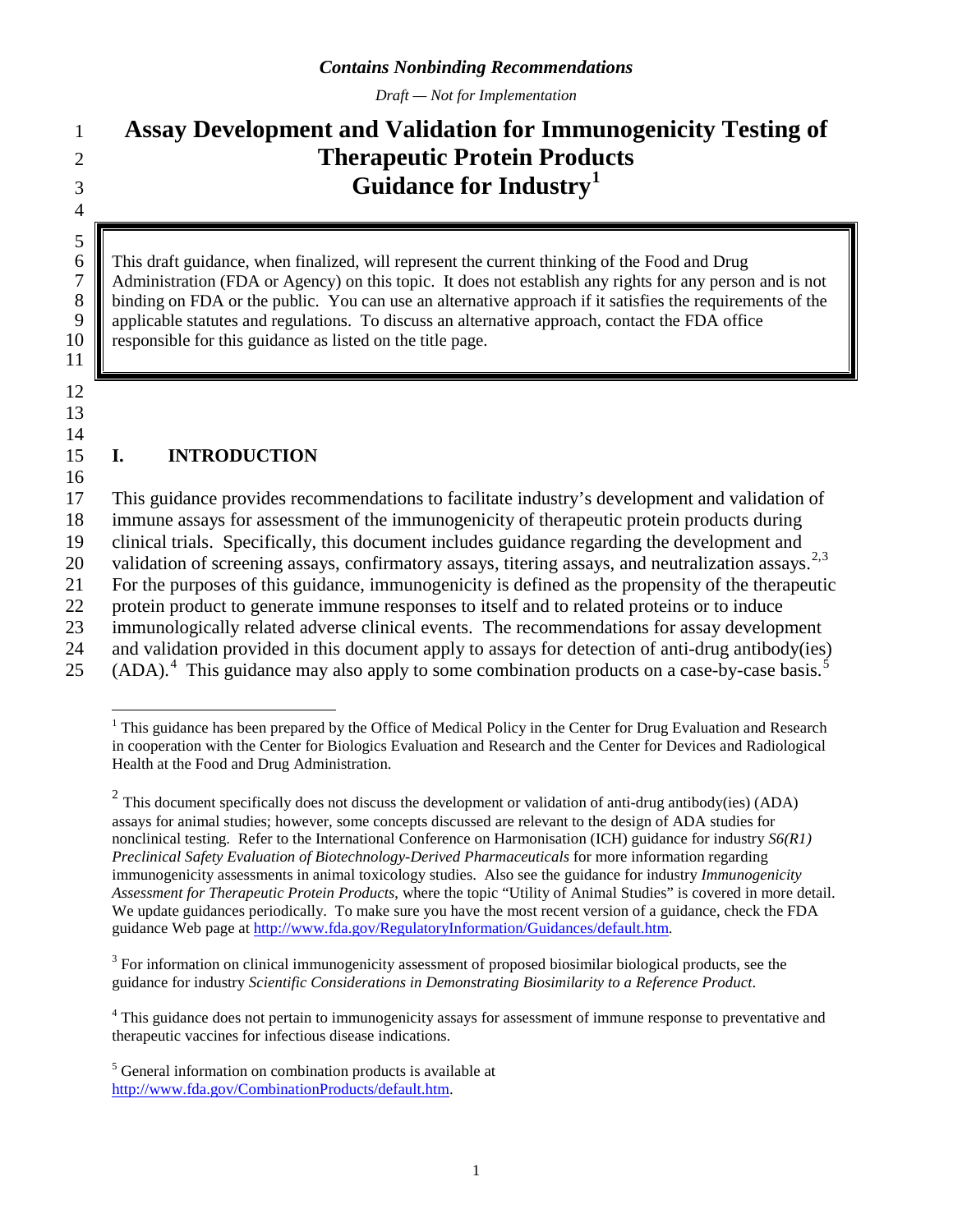#### *Draft — Not for Implementation*

This document does not discuss the product and patient risk factors that may contribute to

27 immunogenicity.<sup>[6](#page-5-0)</sup> This guidance, including any discussions of terminology used in this

28 guidance, does not apply to in vitro diagnostic products.<sup>[7](#page-5-1)</sup> This guidance revises the draft

guidance for industry *Assay Development for Immunogenicity Testing of Therapeutic Proteins*

issued in December 2009. The information in this guidance has been reorganized for clarity and

includes new information on titering and confirmatory assays.

In general, FDA's guidance documents do not establish legally enforceable responsibilities.

 Instead, guidances describe the Agency's current thinking on a topic and should be viewed only as recommendations, unless specific regulatory or statutory requirements are cited. The use of

 the word *should* in Agency guidances means that something is suggested or recommended, but not required.

 

## **II. BACKGROUND**

 Patient immune responses to therapeutic protein products have the potential to affect product 43 safety and efficacy.<sup>[8](#page-5-2)</sup> The clinical effects of patient immune responses are highly variable, ranging from no effect at all to extremely harmful effects to patient health. Detection and analysis of ADA formation is a helpful tool in understanding potential patient immune responses. Information on immune responses observed during clinical trials, particularly the incidence of ADA induction and the implications of ADA responses for therapeutic protein product safety and efficacy, is crucial for any therapeutic protein product development program. Accordingly, such information, if applicable, should be included in the prescribing information as a subsection of the ADVERSE REACTIONS section entitled "Immunogenicity." Therefore, the development of valid, sensitive, specific, and selective assays to measure ADA responses is a key aspect of therapeutic protein product development. 

## **III. GENERAL PRINCIPLES**

 $\overline{a}$ 

 The risk to patients of mounting an immune response to a therapeutic protein product will vary with the product. FDA recommends adoption of a risk-based approach to evaluating and mitigating immune responses to or immunologically related adverse clinical events associated

<span id="page-5-0"></span> See the guidance for industry *Immunogenicity Assessment for Therapeutic Protein Products*, where these topics are covered in more detail.

<span id="page-5-1"></span> Per 21 CFR 809.3(a), "in vitro diagnostic products are those reagents, instruments, and systems intended for use in the diagnosis of disease or other conditions, including a determination of the state of health, in order to cure, mitigate, treat, or prevent disease or its sequelae. Such products are intended for use in the collection, preparation, and examination of specimens taken from the human body. These products are devices as defined in section 201(h) of the Federal Food, Drug, and Cosmetic Act (the act), and may also be biological products subject to section 351 of the Public Health Service Act."

<span id="page-5-2"></span>See the guidance for industry *Immunogenicity Assessment for Therapeutic Protein Products*.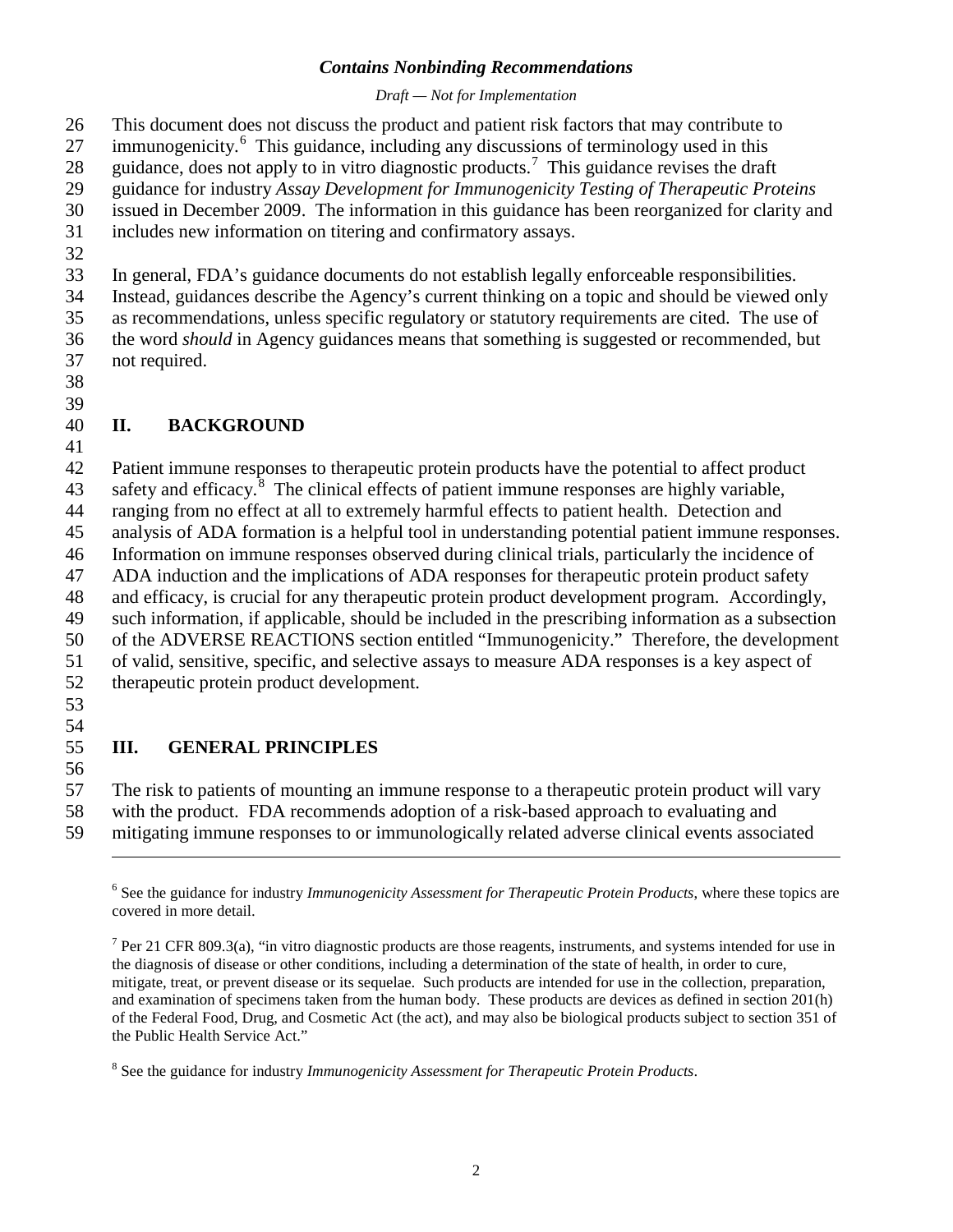#### *Draft — Not for Implementation*

- 60 with therapeutic protein products that affect their safety and efficacy.  $\frac{9}{5}$  $\frac{9}{5}$  $\frac{9}{5}$  Immune responses may
- have multiple effects, including neutralizing activity and the ability to induce hypersensitivity
- responses. Immunogenicity tests should be designed to detect ADA that could mediate
- unwanted biological or physiological consequences.
- 

 Screening assays, also known as binding antibody (BAb) assays, are used to detect all antibodies that bind to the therapeutic protein product. The specificity of BAb for the therapeutic protein product is established using confirmatory assays. ADA are further characterized using titering and neutralization assays. Titering assays are used to characterize the magnitude of the ADA response. It is important to characterize this magnitude with titering assays because the impact of ADA on safety and efficacy may correlate with ADA titer and persistence rather than incidence (Cohen and Rivera 2010). Neutralization assays assess the ability of ADA to interfere with the therapeutic protein product-target interactions. Therefore, neutralizing antibodies (NAb) are a subset of BAb. It is important to characterize neutralizing activity of ADA with neutralization assays because the impact of ADA on safety and efficacy may correlate with NAb activity rather than ADA incidence (Calabresi, Giovannoni, et al. 2007; Goodin, Frohman, et al. 2007; Cohen and Rivera 2010). Similarly, it may be important in some cases to establish NAb titers. Additional characterization assays, such as isotyping, epitope mapping, and assessing

- cross-reactivity, e.g., to endogenous counterparts or to other products, may be useful.
- 

The optimal time to design, develop, and validate ADA assays during therapeutic protein product

development depends on the risk assessment of the product (Mire-Sluis, Barrett, et al. 2004;

- Gupta, Indelicato, et al. 2007; Shankar, Devanarayan, et al. 2008; Gupta, Devanarayan, et al.
- 2011). The sponsor should provide a rationale for the immunogenicity testing paradigm,

preferably at the investigational new drug application (IND) stage, during phase 1. Because

- ADA assays are critical when immunogenicity poses a high clinical risk (e.g., assessment of a
- therapeutic protein product with a non-redundant endogenous counterpart) and real-time data
- concerning patient responses are needed, the sponsor should implement preliminary validated

 assays early, before and during phase 1, and obtain data in real time. Real-time assessments entail analyses of the samples as soon as possible after sampling, before banking of the samples,

- and prior to additional dosing when the dosing regimen allows. In lower risk situations, the
- sponsor may bank patient samples so they can be tested when suitable assays are available. FDA
- encourages sponsors to test samples during phase 1 and phase 2 studies using suitable assays.
- Samples derived from pivotal studies should be tested with fully validated assays. At the time of
- license application, the sponsor should provide data supporting full validation of the assays.
- Recommendations regarding the timing of ADA sample collection can be found in section 96 VII.A.<sup>[10](#page-6-1)</sup>
- 
- <span id="page-6-0"></span>

See the guidance for industry *Immunogenicity Assessment for Therapeutic Protein Products*.

<span id="page-6-1"></span><sup>&</sup>lt;sup>10</sup> See the guidance for industry *Immunogenicity Assessment for Therapeutic Protein Products*, where immunogenicity risk assessment and mitigation considerations are covered in more detail. Guidance on appropriate assay development and validation for immunogenicity testing is also available in the ICH guidances for industry *Q2A Text on Validation of Analytical Procedures* and *Q2B Validation of Analytical Procedures: Methodology*.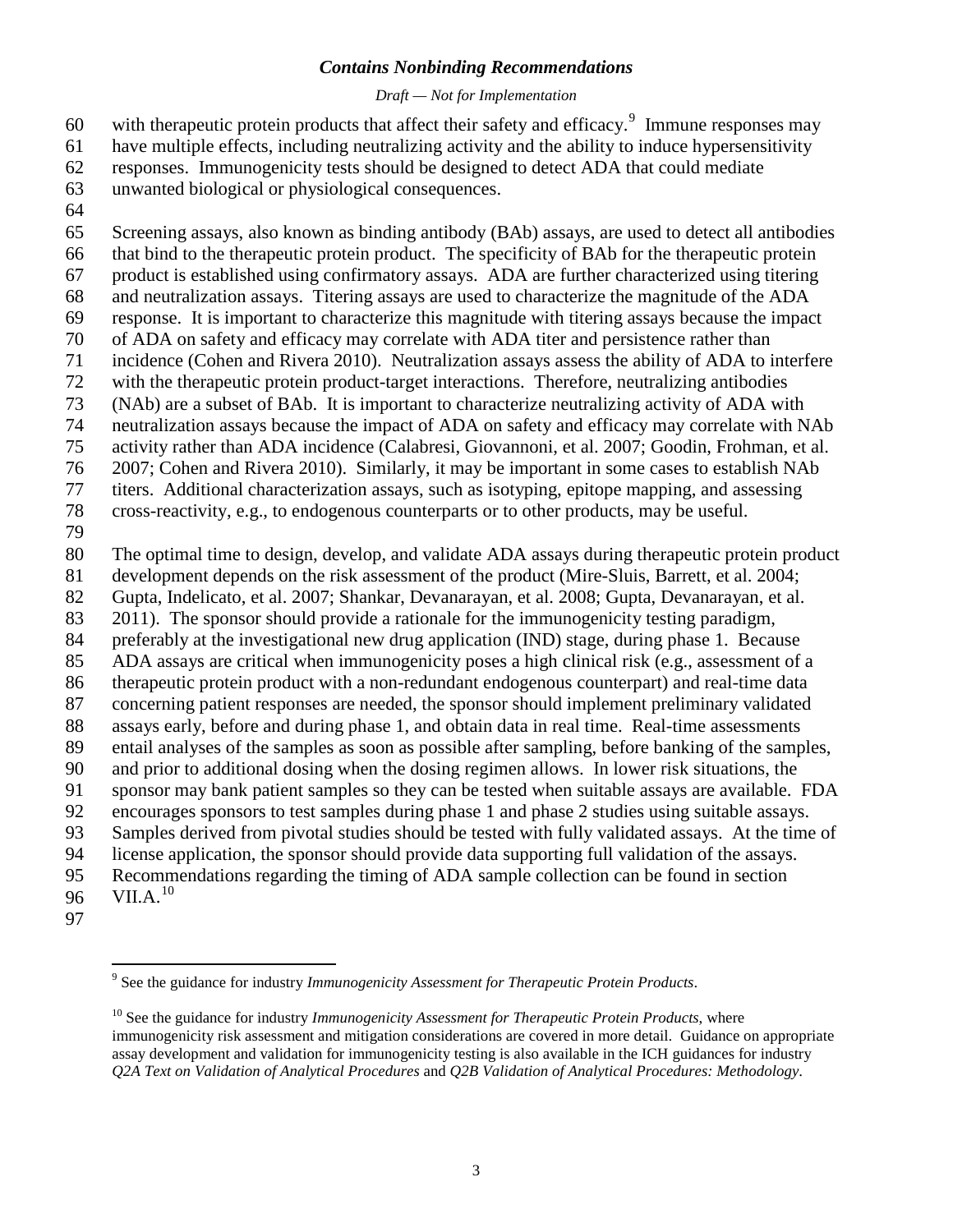#### *Draft — Not for Implementation*

 Assays for detection of ADA facilitate understanding of the immunogenicity, safety, and efficacy of therapeutic protein products. However, the detection of ADA is dependent on key operating 100 parameters of the assays (e.g., sensitivity, specificity), which vary between assays.<sup>[11](#page-7-0)</sup> Although information on ADA incidence is typically included in the prescribing information under an "Immunogenicity" subsection of the ADVERSE REACTIONS section, FDA cautions that comparison of ADA incidence among products, even for products that share sequence or structural homology, can be misleading. This is because detection of ADA formation is highly dependent on the sensitivity and specificity of the assay. Additionally, the observed incidence of ADA (including NAb) positivity in an assay may be influenced by factors such as method, sample handling, timing of sample collection, concomitant medications, and disease condition. Therefore, comparing immunogenicity rates among therapeutic protein products with structural homology for the same indication is unsound, even though fully validated assays are employed. When a true comparison of immunogenicity across different therapeutic protein products that have homology is needed, it should be obtained by conducting a head-to-head clinical study using a standardized assay under the same conditions that has equivalent sensitivity and 113 specificity for both therapeutic protein products.<sup>[12](#page-7-1)</sup> The recommendations on assay development and validation provided in this guidance are based on common issues encountered by the Agency upon review of immunogenicity submissions. Sponsors should contact FDA for any product-specific guidance. Isotyping and cross-reactivity assay designs should be discussed with FDA. Other publications may also be consulted for additional insight (see Mire-Sluis, Barrett, et al. 2004; Gupta, Indelicato, et al. 2007; Shankar, Devanarayan, et al. 2008; Gupta, Devanarayan, et al. 2011). In general, FDA recommends that sponsors develop assays that are optimized for sensitivity, specificity, selectivity, precision, reproducibility, and robustness (see sections IV.C through G). **IV. ASSAY DESIGN ELEMENTS** This section applies to all types of assays for detection of ADA, unless specified otherwise. **A. Testing Strategy** *1. Multi-Tiered Testing Approach* FDA recommends a multi-tiered ADA testing approach because of the size of some clinical trials and the necessity of testing patient samples at several time points. In this paradigm, a rapid, sensitive screening assay is initially used to assess clinical samples. The initial screening assay should be sensitive to low levels of low- and high-affinity ADA (see section V.A). Samples

<span id="page-7-0"></span>testing positive in the screening assay are then subjected to a confirmatory assay to demonstrate

 See the United States Pharmacopeia (USP) General Chapter 1106 *Immunogenicity Assays – Design and Validation of Immunoassays to Detect Anti-Drug Antibodies* for a broader discussion of various assay types.

<span id="page-7-1"></span> For information on proposed biosimilar products, see the guidance for industry *Scientific Considerations in Demonstrating Biosimilarity to a Reference Product*.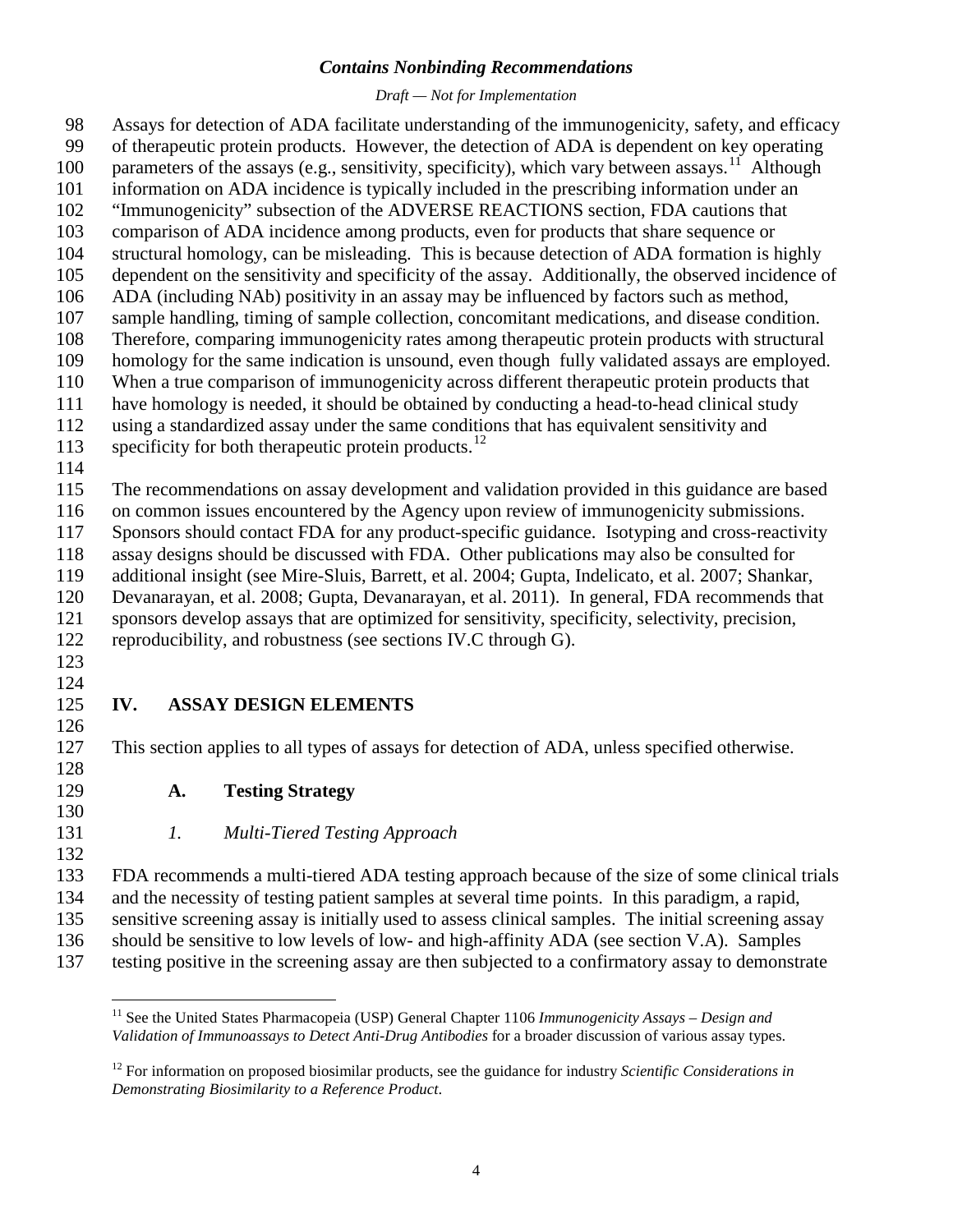#### *Draft — Not for Implementation*

 that ADA are specific for the therapeutic protein product. For example, a competition assay could confirm that antibody is specifically binding to the therapeutic protein product and that the

positive finding in the screening assay is not a result of non-specific interactions of the test serum

- or detection reagent with other materials in the assay milieu such as plastic or other proteins.
- 

 Samples identified as positive in the confirmatory assay should be further characterized in other assays, such as titering and neutralization assays. In some cases, assays to detect cross-reactivity to other proteins with homology, such as the corresponding endogenous protein, may be needed. Further, tests to assess the isotype of the antibodies and their epitope specificity may also be

recommended once samples containing antibodies are confirmed as positive.

## 

#### *2. Immunoglobulin Isotypes*

 The initial screening assay should be able to detect all relevant immunoglobulin (Ig) isotypes. For non-mucosal routes of administration, and in the absence of anaphylaxis, the expected ADA isotypes are IgM and IgG. For mucosal routes of administration, IgA isotype ADA are also expected. Although FDA expects that all relevant isotypes be detected in screening assays, it is not necessary that the screening assay establish which isotypes are being detected. For example, assays using the bridging format may provide no information on which isotypes are being detected. Bridging assay format can theoretically detect antibodies of most isotypes, but may not detect IgG4 isotypes. In some circumstances the sponsor should develop assays that discriminate between antibody isotypes. For example, for therapeutic protein products where the risk for anaphylaxis is a concern, antigen-specific IgE assays should be developed. In addition, the generation of IgG4 antibodies has been associated with immune responses generated under conditions of chronic antigen exposure, such as with factor VIII treatment, and in erythropoietin- treated patients with pure red cell aplasia (Matsumoto, Shima, et al. 2001; Aalberse and Schuurman 2002). Consequently, depending on the clinical concern, assessing for specific isotypes may be needed.

## *3. Epitope Specificity*

 FDA recommends that the sponsor direct initial screening tests against the whole therapeutic protein product and, when relevant, its endogenous counterpart. For some therapeutic protein products, the sponsor may need to investigate the ADA to specific epitopes to which immune responses are specifically generated. For example, determination of epitope specificity is recommended for some fusion molecules because the region where the two molecules join may form a neoantigen, and immune responses to this region may arise. Because of epitope spreading, immune responses to other parts of the molecule may ensue, leading to the generation of antibodies to the therapeutic protein product or its endogenous counterpart (Prummer 1997; Miller, Korn, et al. 1999; Disis, Goodell, et al. 2004; Thrasyvoulides, Liakata, et al. 2007; van der Woude, Rantapaa-Dahlqvist, et al. 2010; Hintermann, Holdener, et al. 2011). For these therapeutic protein products, FDA encourages sponsors to investigate the initiating event in the immune cascade. This knowledge may allow for modification to the protein to reduce its potential immunogenicity. Similarly, for therapeutic protein products with modifications, such as PEGylation, sponsors should develop assays to determine the specificity of ADA for the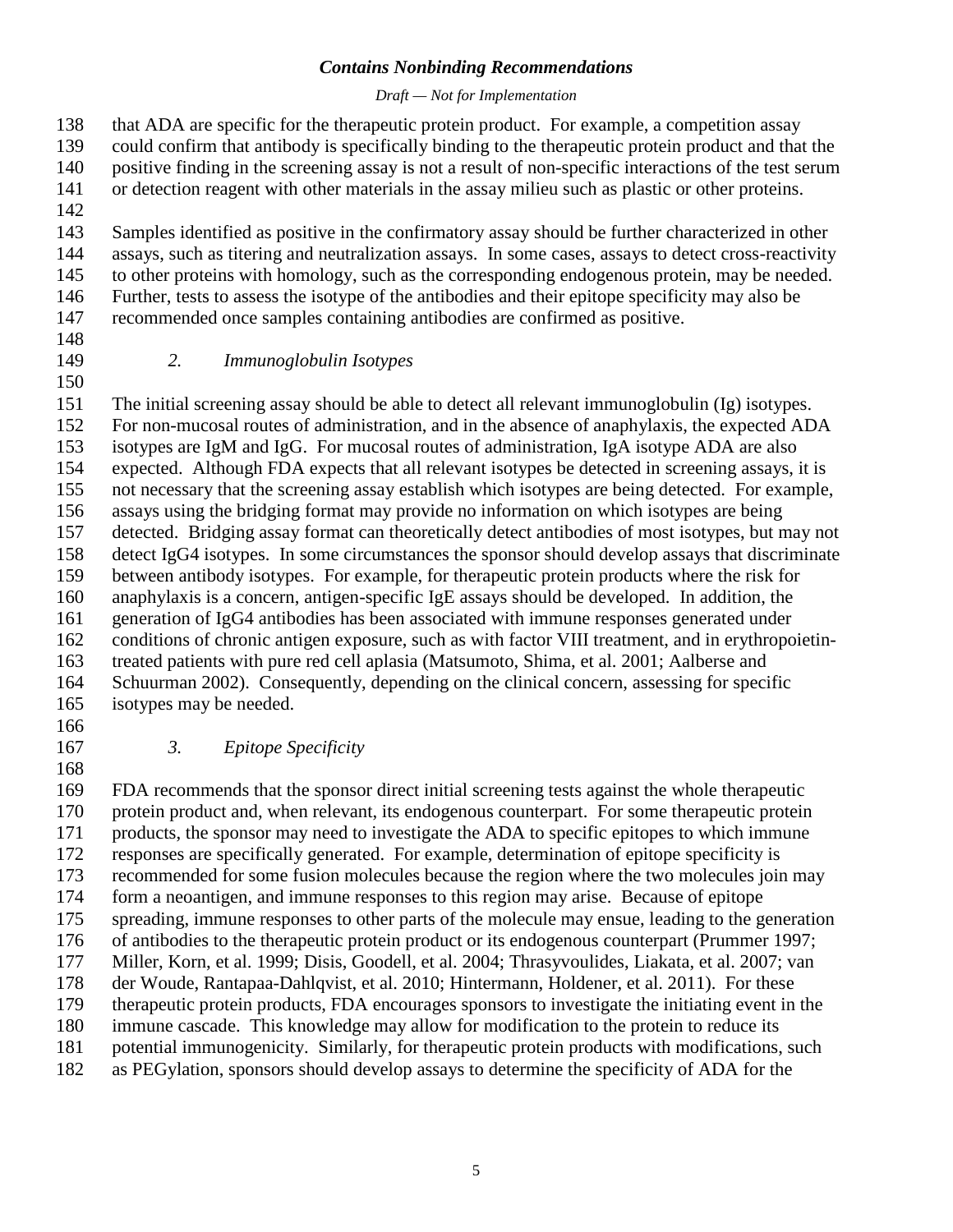*Draft — Not for Implementation*

- protein component as well as the modification to the therapeutic protein product. Also see sections IV.K.4 and 5. **B. Assay Cut Point** The cut point of the assay is the level of response of the assay that defines the sample response as positive or negative. Information specific to establishing the cut point for the respective assay types is provided in sections V and VI. Establishing the appropriate cut point is critical to ensuring acceptable assay sensitivity. The cut point of the assay can be influenced by a myriad of interfering factors, such as pre- existing antibodies, rheumatoid factor (RF), human anti-mouse antibodies, and the levels of product-related material or homologous proteins in the matrix. These factors should be considered early on in assay development when defining the cut point. Because samples from different target populations and disease states may have components that can cause the background signal from the assay to vary, different cut points may be needed for discrete populations being studied. 201 The cut point should be statistically determined using samples from treatment-naïve subjects.<sup>[13](#page-9-0)</sup> By performing replicate assay runs with these samples, the variability of the assay can be estimated. During assay development, a small number of samples may be used to estimate the cut point. This may be done with as few as 5–10 samples from treatment-naïve subjects. The specific approach employed to determine the cut point will depend on various factors. Specifically, because the cut point should identify any samples that produce a signal beyond that of the variability of the assay, the sponsor should consider the impact of statistically determined outlier values as well as true-positive samples when establishing the cut point. The sponsor should provide justification for the removal of any data points, along with the respective method used to determine their status as outliers. Positive values and samples may derive from non- specific serum factors or the presence of pre-existing antibodies in patient samples (Ross, Hansen, et al. 1990; Turano, Balsari, et al. 1992; Coutinho, Kazatchkine, et al. 1995; Caruso and Turano 1997; van der Meide and Schellekens 1997; Boes 2000). Although pre-existing antibodies to a variety of endogenous proteins are present in healthy individuals, these can be much higher in some disease states. The sponsor should identify those samples with pre-existing antibodies, for example, through immunodepletion approaches, and remove them from the cut point analysis. If the presence of pre-existing antibodies is a confounding factor, it may be necessary to assign positive responses or a cut point based on the difference between individual patient results before and after exposure. It is possible to arrive at a reasonable value to define assay cut point through careful design consideration, such as utilizing the minimal required
- <span id="page-9-0"></span>222 dilution (MRD) of the sample, removing statistical outliers from analyses, minimizing the impact

 $<sup>13</sup>$  Treatment-naïve subjects could be healthy individuals or a patient population not exposed to therapeutic protein</sup> product, depending on the stage of assay development or validation and on the availability of samples. Sponsors should provide justification for the appropriateness of the samples used.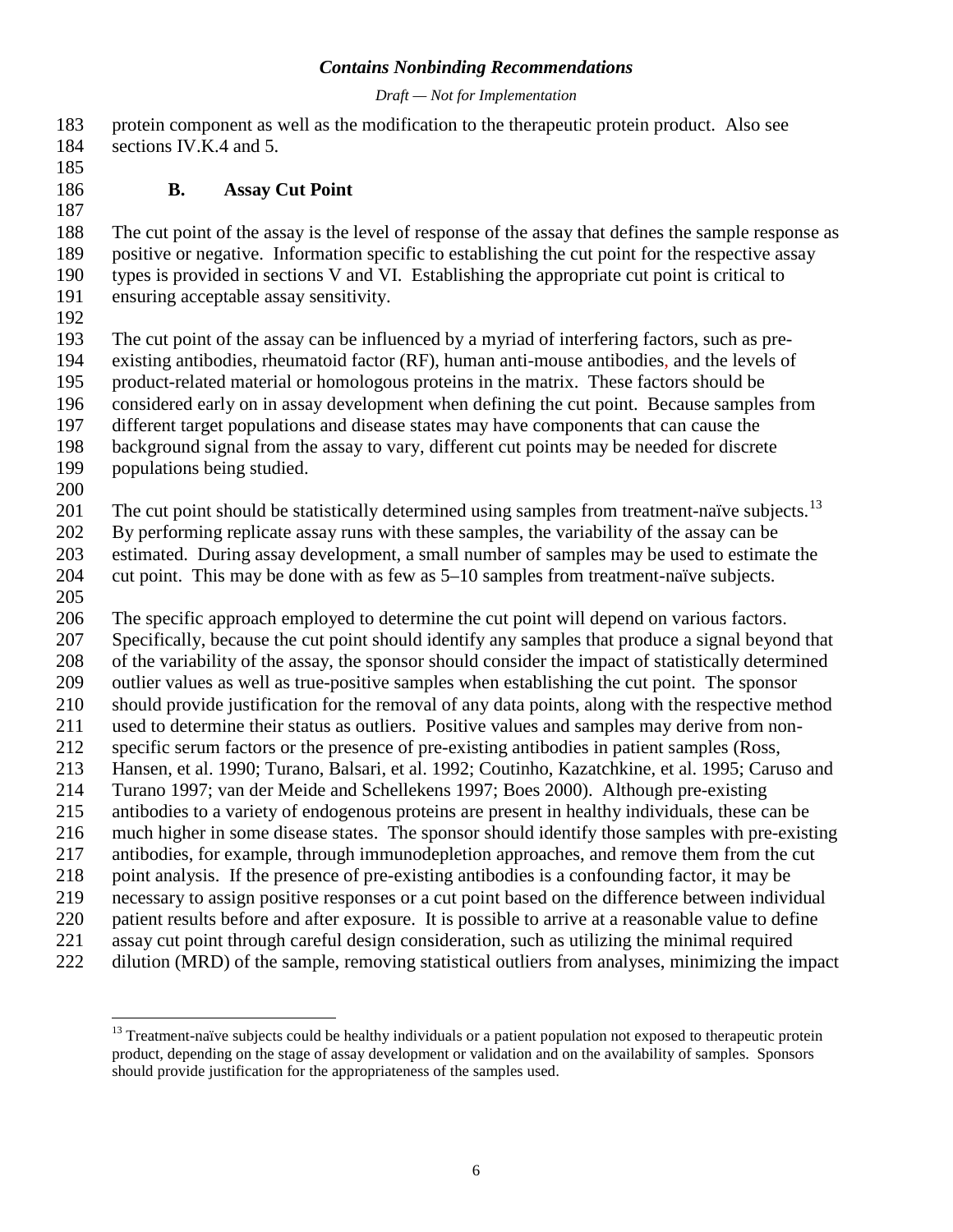#### *Draft — Not for Implementation*

 of interfering factors, improving assay drug tolerance, and using an approach to account for pre- existing antibodies. **C. Sensitivity** *1. Assay Sensitivity* The sponsor should determine the sensitivity of the assay to have confidence when reporting immunogenicity rates. Assay sensitivity represents the lowest concentration at which the antibody preparation consistently produces either a positive result or readout equal to the cut point determined for that particular assay.<sup>[14](#page-10-0)</sup> FDA recommends that screening and confirmatory ADA assays achieve a sensitivity of at least 100 nanograms per milliliter (ng/mL). Although traditionally FDA has recommended sensitivity of at least 250–500 ng/mL, recent data suggest that concentrations as low as 100 ng/mL may be associated with clinical events (Plotkin 2010; Zhou, Hoofring, et al. 2013). However, it is understood that neutralization assays may not always achieve that level of sensitivity. The assays should have sufficient sensitivity to enable detection of low levels of ADA before the amount of ADA reaches levels that can be associated with altered pharmacokinetic, pharmacodynamic, safety, or efficacy profiles. Because assessment of patient antibody levels will occur in the presence of biological matrix, testing of assay sensitivity should be performed with the relevant dilution of the same biological matrix (e.g., serum or plasma, with the same anticoagulant as the diluent, from the target population). The final sensitivity should be expressed as mass of antibody detectable/mL of undiluted matrix. Therefore, assay sensitivity should be reported after factoring in the MRD. Assay sensitivity should not be reported as titer. During development, sensitivity should be assessed using both individual as well as pooled samples from treatment-naïve subjects so that the suitability of the negative control can be established. Assay sensitivity should be determined by testing serial dilutions of a positive control antibody of known concentration in pooled negative control matrix. The dilution series should be no greater than two- or threefold, and a minimum of five dilutions should be tested. Alternatively, sensitivity can be calculated by interpolating the linear portion of the dilution curve to the assay cut point. As noted previously, assay sensitivity should be reported in mass units per volume of undiluted matrix. A purified preparation of antibodies specific to the therapeutic protein product should be used to determine the sensitivity of the assay so that assay sensitivity can be reported in mass units/mL of matrix. Antibodies used to assess sensitivity can take the form of affinity purified polyclonal preparations or monoclonal antibodies (mAb). A low positive system suitability control containing a concentration of ADA slightly above the sensitivity of the assay should be used to ensure that the sensitivity of the assay is consistent

<span id="page-10-0"></span> See the USP General Chapter 1106 *Immunogenicity Assays – Design and Validation of Immunoassays to Detect Anti-Drug Antibodies* for a discussion on *Relative Sensitivity*.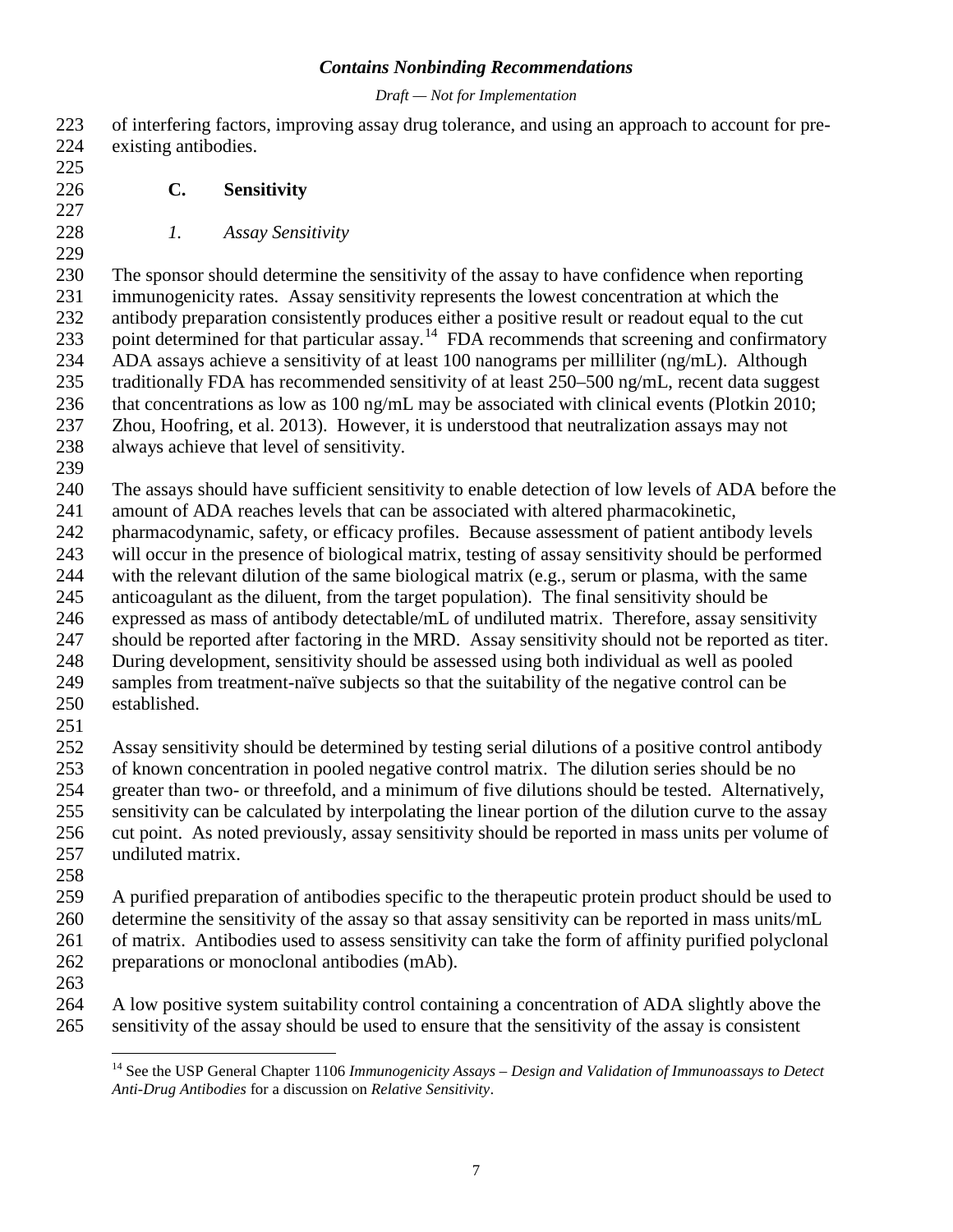#### *Draft — Not for Implementation*

 across assay runs. The low positive system suitability control should be designed to fail in 1% of 267 the runs (see section IV.I.1).

*2. Drug Tolerance*

 Therapeutic protein product or the endogenous counterpart present in the serum may interfere with the sensitivity of the assay. Specifically, complexes formed between ADA and the therapeutic protein product, also called ADA-drug complexes, that prevent detection of ADA in the test format can form if product-related materials are present in the test sample. This is because ADA assays are generally designed to detect uncomplexed ADA. The assessment of assay sensitivity in the presence of the expected levels of interfering therapeutic protein product, also known as the assay's drug tolerance, is critical to understanding the suitability of the method 278 for detecting ADA in dosed patients.<sup>[15](#page-11-0)</sup> FDA recommends that the sponsor examine assay drug tolerance early in assay development. The sponsor may examine drug tolerance by deliberately adding different known amounts of purified ADA into individual ADA-negative control samples in the absence or presence of different quantities of the therapeutic protein product under consideration and determining quantitatively whether the therapeutic protein product interferes with ADA detection. Results obtained in the absence and presence of different quantities of the therapeutic protein product under consideration should be compared. There should be a relationship between the quantity of antibody and the amount of therapeutic protein product required for a specified degree of inhibition. Data from pharmacokinetic studies may be useful in establishing optimal sample collection times. Acid dissociation pretreatment or other approaches may be used to disrupt circulating ADA-drug complexes, which may lead to increased assay drug tolerance. Interference from the therapeutic protein product can be minimized if the sponsor collects patient samples at a time when the therapeutic protein product has decayed to a level where it does not interfere with assay results.

- 
- 

#### **D. Specificity and Selectivity**

 Demonstrating assay specificity and selectivity is critical to the interpretation of immunogenicity assay results. Specificity refers to the ability of a method to detect ADA that bind the therapeutic protein product but not assay components such as surfaces or reagents. The assays should 298 exclusively detect the target analyte, in this case the ADA.<sup>[16](#page-11-1)</sup> The selectivity of an ADA assay is its ability to identify therapeutic protein product-specific ADA in a matrix such as serum or plasma that may contain potential interfering substances. Assay results may be affected by 301 interference from the matrix or from on-board therapeutic protein product.<sup>[17](#page-11-2)</sup> Lack of assay specificity or selectivity can lead to false-positive results, which could obscure relationships between ADA response and clinical safety and efficacy measures. Demonstrating the specificity

<span id="page-11-0"></span> See the USP General Chapter 1106 *Immunogenicity Assays – Design and Validation of Immunoassays to Detect Anti-Drug Antibodies*.

<span id="page-11-1"></span> See the USP General Chapter 1106 *Immunogenicity Assays – Design and Validation of Immunoassays to Detect Anti-Drug Antibodies*.

<span id="page-11-2"></span> See the USP General Chapter 1106 *Immunogenicity Assays – Design and Validation of Immunoassays to Detect Anti-Drug Antibodies*.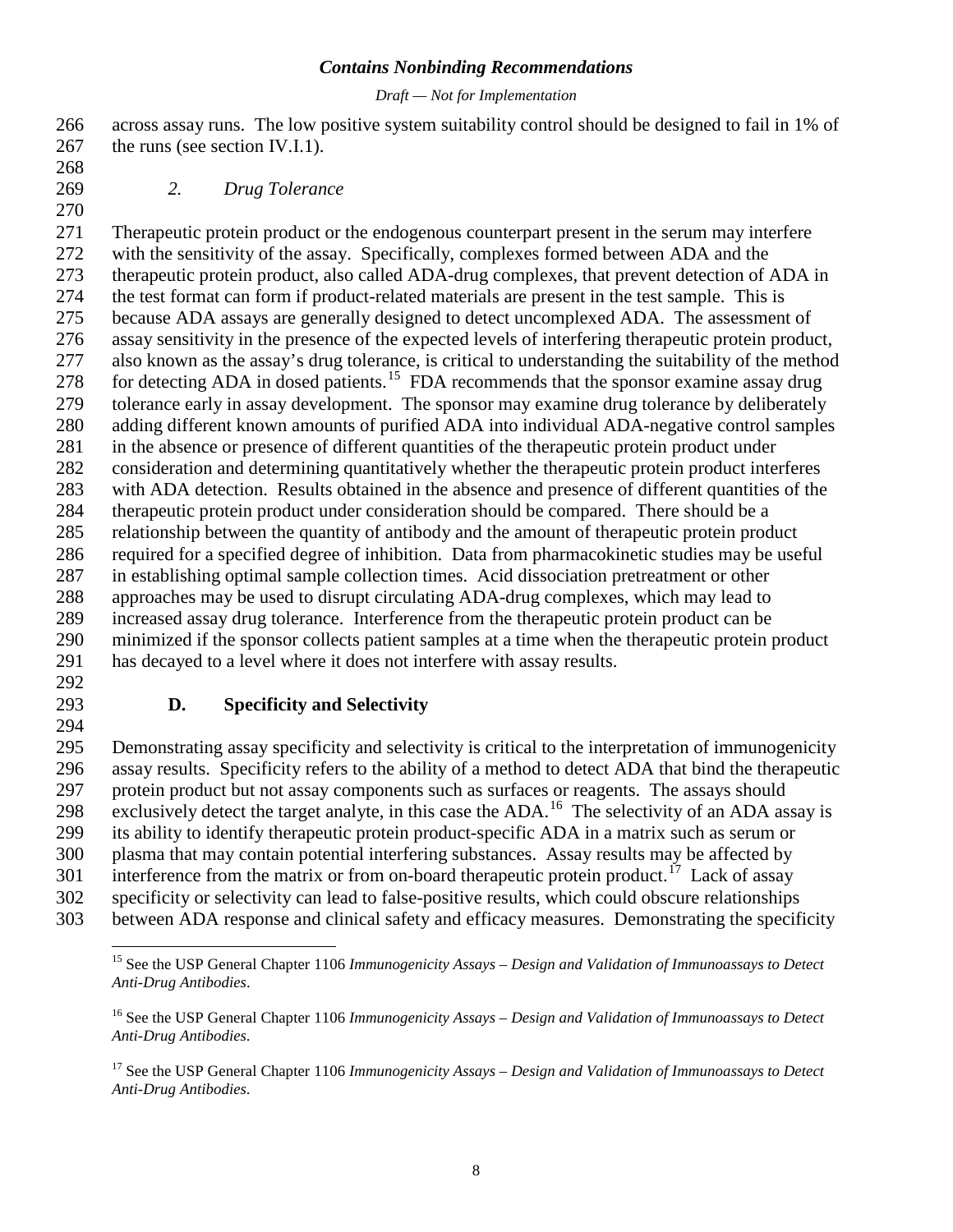*Draft — Not for Implementation*

 and selectivity of antibody responses to mAb, Fc-fusion protein, and Ig-fusion proteins poses particular challenges because of the high concentration of Ig in human serum. The sponsor should clearly demonstrate that the assay method specifically detects anti-mAb and not the mAb product itself, non-specific endogenous antibodies, or antibody reagents used in the assay. Similarly, for patient populations with a high incidence of RF, the sponsor should demonstrate that RF does not interfere with the detection method. Host cell proteins and other product- related impurities may interfere with demonstrating the assay specificity and selectivity as well. A straightforward approach to addressing specificity and selectivity is to demonstrate that binding can be blocked by soluble or unlabeled purified therapeutic protein product. One approach is to incubate positive and negative control antibody samples with the purified therapeutic protein product or its components under consideration. Inhibition of signal in the presence of the relevant therapeutic protein product or its components demonstrates that the response is specific and selective. For responses to mAb products, inclusion of another mAb with the same Fc but different variable region can be critical. For responses to other proteins, an unrelated protein of similar size and charge can be used. If the assay is specific and selective for the protein in question, generally the addition of that protein in solution should reduce the response to background or the cut point, whereas the addition of an unrelated protein of similar size and charge should have no effect. Conversely, addition of the protein in question should have little effect on antibodies specific to an unrelated protein. Selectivity should further be evaluated by performing recovery studies, in which positive control antibodies are spiked into matrix at defined concentrations, and the positive control antibody signal is compared to that obtained from antibody spiked into assay buffer alone.

- 
- 

*1. Matrix Interference*

 An important consideration is how interference from the assay matrix, which is composed of the sample and the diluent, can affect assay performance. Components in the matrix other than therapeutic protein product can interfere with assay results. For example, different anticoagulants used during sample collection may have different effects in the assay, potentially affecting the assay sensitivity and linearity. Sponsors should evaluate different salt anticoagulant sample collection solutions for their effect on assay results.

 Endogenous and exogenous components in serum or plasma may influence assay results, and it is usually necessary to dilute patient samples for testing to minimize such effects. The sponsor should examine the effect of such interferents by performing spike-and-recovery studies. The sponsor should define the dilution factor that will be used for preparation of patient samples before performing validation studies assessing potential interference of this matrix on assay results (see section IV.D.2 on MRD).

 Buffer components that are chemically related to the therapeutic protein product may also interfere in the assay. For example, polysorbate is chemically similar to polyethylene glycol (PEG) and therefore may interfere in the detection of anti-PEG antibodies. The chemical composition of the buffer should be carefully considered during assay development.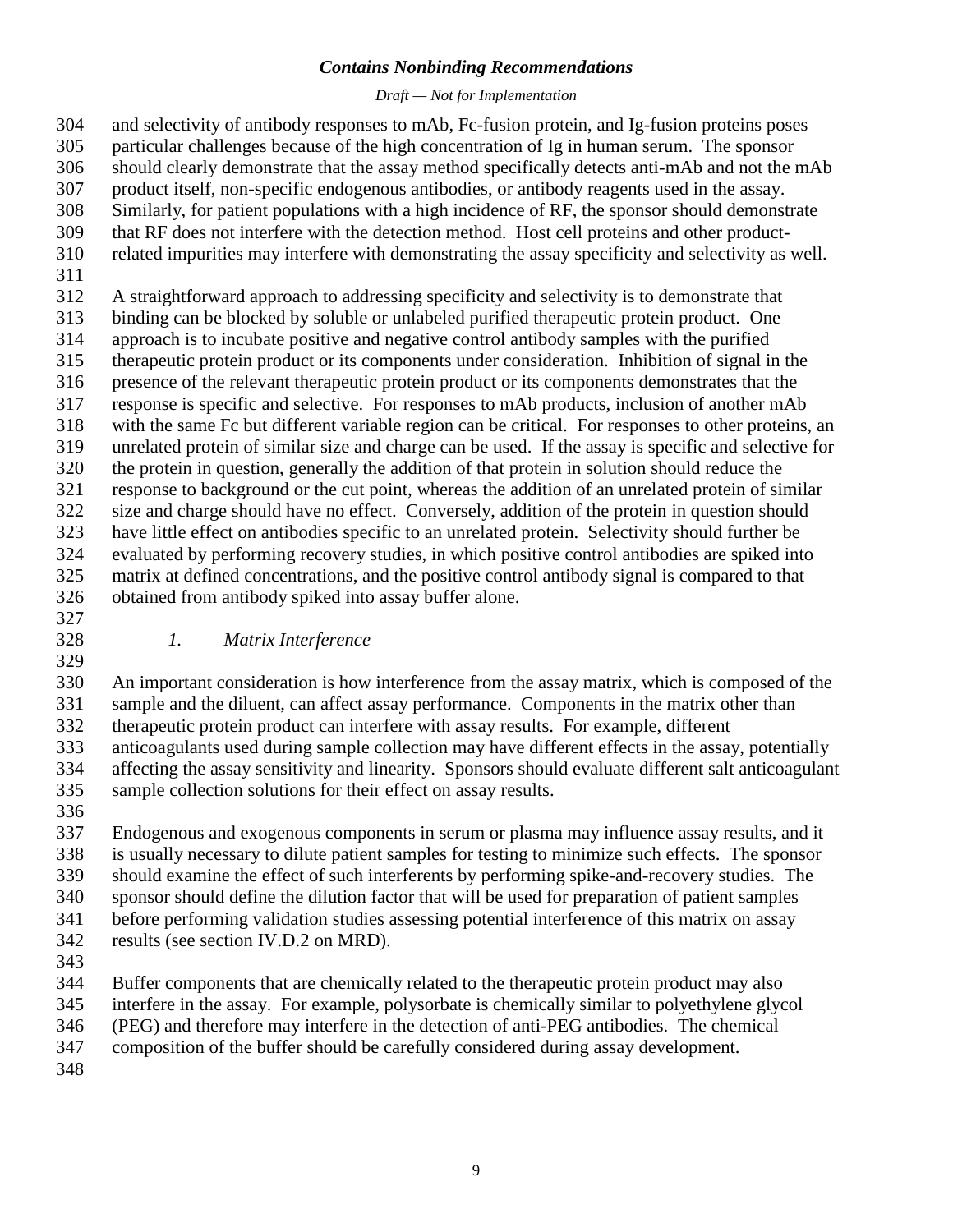#### *Draft — Not for Implementation*

 The sponsor may examine matrix interference by spiking different known amounts of purified ADA into the assay buffer in the absence or presence of different matrix components. Comparing the recovery of ADA in buffer alone with that in the matrix can provide input on the degree of interference from matrix components. Furthermore, such analysis may guide decisions on the MRD recommended for sample testing. In addition, the sponsor should examine other parameters affecting patient samples, such as hemolysis, lipemia, presence of bilirubin, and presence of concomitant medications that a patient population may be using. Samples that have very high antibody titers may need additional testing, such as with different dilutions of the competing product in the confirmatory assay, to ensure their identification. *2. Minimal Required Dilution* 

 Matrix components can contribute to non-specific signal if undiluted, thereby obscuring positive results. Therefore, there is frequently a need to dilute patient samples to maintain a reasonable ability to detect ADA (sensitivity). Ideally, the MRD is the sample dilution that yields a signal close to that of the assay diluent and allows for the highest signal-to-noise ratio. MRD typically ranges from 1:5 to 1:100.

 FDA recommends that the sponsor determine the MRD from a panel of appropriate number of samples from treatment-naïve subjects. Determination of MRD usually involves serially diluting treatment-naïve ADA-negative samples, as well as testing known amounts of purified antibody (at high, medium, and low concentrations) in serially diluted matrix in comparison to the same amount of antibody in buffer. This ensures a reasonable signal-to-noise ratio throughout the range of the assay. The MRD should be calculated using at least 10 individual serum samples; the appropriate number of samples will depend on various factors, including the variability of the individual samples.

 Although the MRD ultimately selected by the sponsor will depend on the assay design and patient population, FDA recommends that dilutions not exceed 1:100. Higher dilution may result in the spurious identification of a negative response when patients may actually possess low levels of therapeutic protein product-specific antibodies, the occurrence of which can be related to significantly altered pharmacokinetics, pharmacodynamics, safety, or efficacy profiles. However, in some instances greater initial dilutions may be required, and the overall effect of such dilutions on assay sensitivity and immunogenicity risk assessment should be considered.

## **E. Precision**

 Precision is a measure of the variability in a series of measurements for the same material run in a method. Results should be reproducible within and between assay runs to assure adequate 388 precision.<sup>[18](#page-13-0)</sup> Demonstrating assay precision is critical to the assessment of ADA because assay variability is the basis for determining the cut points and ensuring that low positive samples are

<span id="page-13-0"></span> For more information on precision, see the guidance for industry *Bioanalytical Method Validation*. Also see the USP General Chapter 1106 *Immunogenicity Assays – Design and Validation of Immunoassays to Detect Anti-Drug Antibodies.*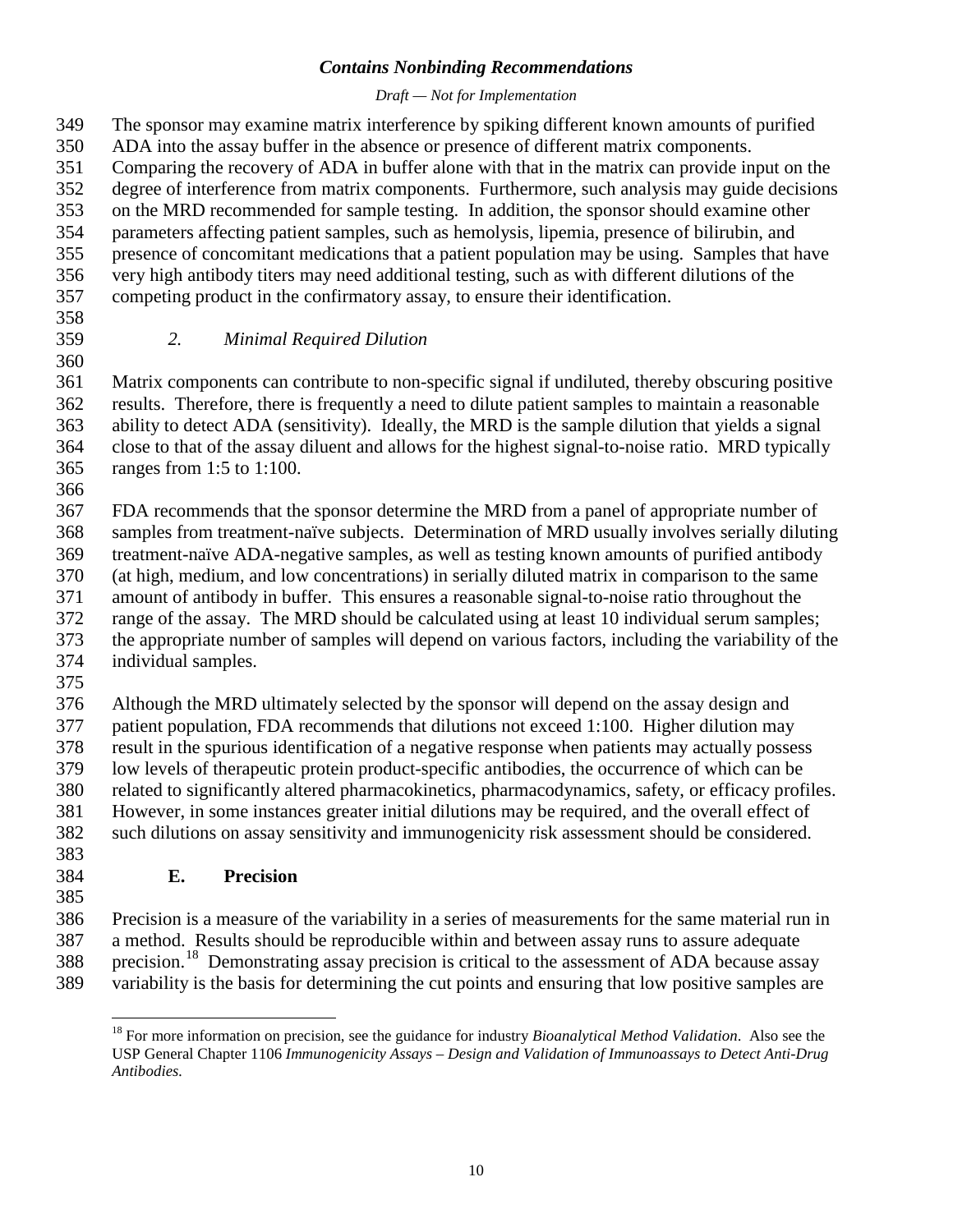*Draft — Not for Implementation*

 detected as positive. To provide reliable estimates, the sponsor should evaluate both intra-assay (repeatability) and inter-assay (intermediate precision) variability of assay responses.

## **F. Reproducibility**

 Reproducibility is an important consideration if an assay will be run by two or more independent laboratories during a study, and a sponsor should establish the comparability of the data produced by each laboratory.<sup>[19](#page-14-0)</sup> In addition, the assays should have the same precision between different laboratories under the established assay operating conditions (for example, using the same instrument platform).

## **G. Robustness and Sample Stability**

 Assay robustness is an indication of the assay's reliability during normal usage<sup>[20](#page-14-1)</sup> and is assessed by the capacity of the assay to remain unaffected by small but deliberate variations in method and instrument performance that would be expected under relevant, real-life circumstances in routine laboratory practice. For example, changes in temperature, incubation times, or buffer characteristics, such as pH and salt concentration, can all impact assay results. The complexity of bioassays makes them particularly susceptible to variations in assay conditions, and it is essential to evaluate and optimize parameters such as cell passage number, incubation times, and culture media components. The sponsor should examine robustness during the development phase, and if small changes in specific steps in the assay affect results, specific precautions should be taken to control their variability. FDA recommends storing patient samples in a manner that preserves antibody reactivity at the time of testing. FDA recommends that the sponsor avoid freeze-thaw cycles because freezing and thawing patient samples may also affect assay results. However, studies evaluating long-term stability of positive control antibodies may 416 be useful.<sup>[21](#page-14-2)</sup>

## **H. Selection of Format**

 A number of different assay formats and instrumentation are available that can be employed for detection of ADA. These include, but are not limited to, direct binding assays, bridging assays, and equilibrium binding assays. Each assay format has advantages and disadvantages, including rapidity of throughput, sensitivity, selectivity, dynamic range, ability to detect various Ig isotypes, ability to detect rapidly dissociating antibodies, and availability of reagents. One of the major differences between each of these assay formats is the number and vigor of washes, which

<span id="page-14-0"></span> For more information on reproducibility, see the guidance for industry *Bioanalytical Method Validation*. Also see the USP General Chapter 1106 *Immunogenicity Assays – Design and Validation of Immunoassays to Detect Anti-Drug Antibodies,* the USP General Chapter 1225 *Validation of Compendial Procedures*, and the ICH guidance for industry *Q2B Validation of Analytical Procedures: Methodology*.

<span id="page-14-1"></span> For more information on robustness, see the ICH guidance for industry *Q2B Validation of Analytical Procedures: Methodology*. Also see the USP General Chapter 1106 *Immunogenicity Assays – Design and Validation of Immunoassays to Detect Anti-Drug Antibodies*.

<span id="page-14-2"></span>For more information on stability studies, see the guidance for industry *Bioanalytical Method Validation*.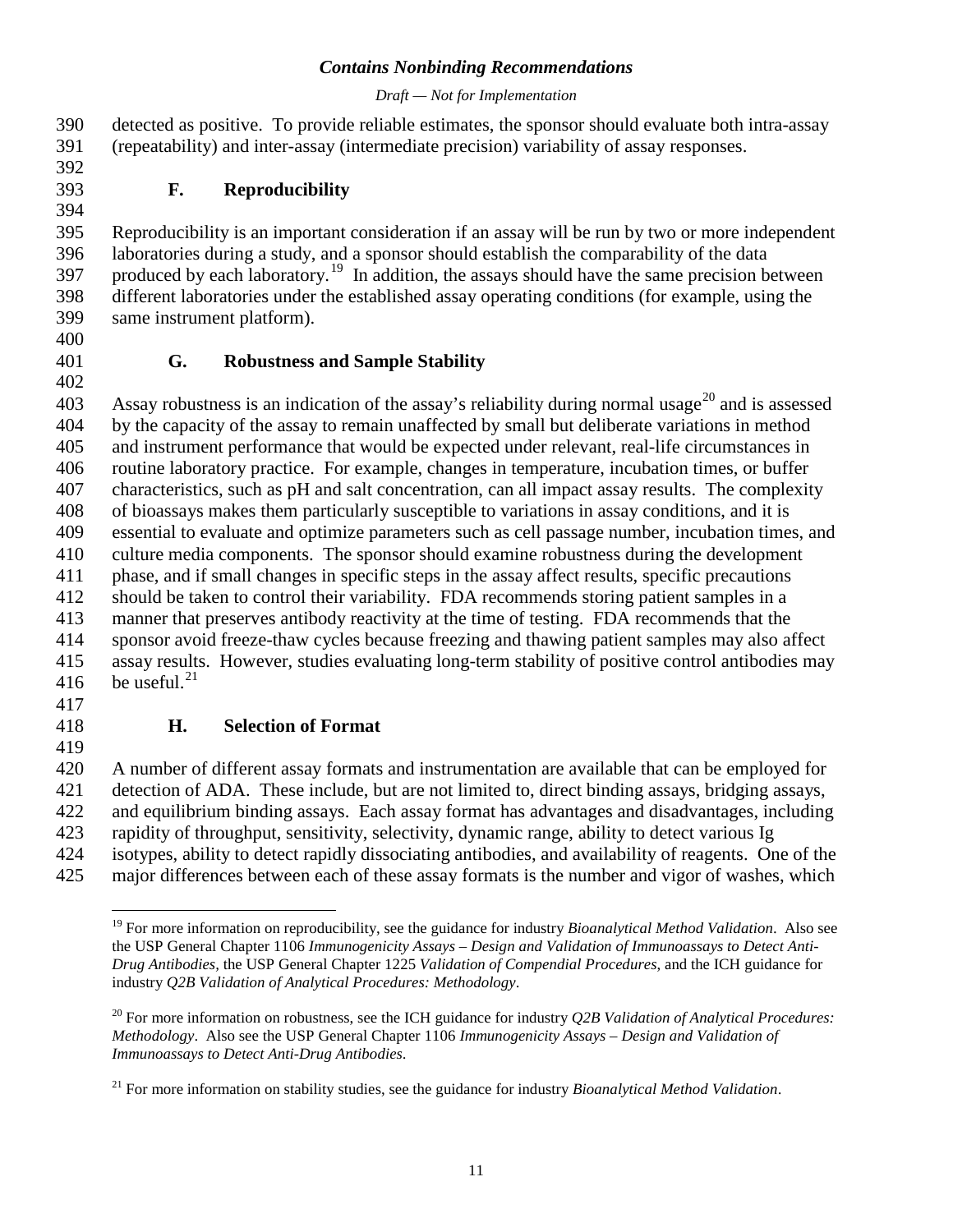*Draft — Not for Implementation*

 can have an effect on assay sensitivity. All assays should be evaluated for their ability to detect rapidly dissociating antibodies such as IgM, which are common in early immune responses. Failure to detect such antibodies in early immune responses to therapeutic protein products may result in under-detection of true-positive antibody samples. Epitope exposure is also important to consider because binding to plastic or coupling to other agents, such as reporters (i.e., fluorochromes, enzymes, or biotin), can result in conformational changes of the antigen that can obscure, expose, modify, or destroy relevant antibody binding sites on the therapeutic protein product in question. **I. Selection of Reagents** Many components of the assays for ADA detection may be standard or obtained from commercial sources, for example, commercially available reagents such as Protein A/G coated resins used in the depletion approach for confirmatory assays. Other components, however, including positive control antibodies, negative controls, and system suitability controls, may need to be generated specifically for the particular assay. *1. Development of Positive Control Antibodies* Sponsors may use different or the same positive control antibodies to establish and monitor system suitability during routine assessment of assay performance, as well as to determine that the assay employed is fit for purpose. For system suitability controls, a positive control antibody, either mono- or polyclonal, used at concentrations adjusted to control the cut point and dynamic range levels, may be suitable. Positive control antibodies frequently are generated by immunizing animals in the absence or presence of adjuvants. FDA recommends that positive control antibodies generated by immunizing animals be affinity purified using the therapeutic protein product. This approach enriches the polyclonal antibody preparation for ADA, which enables a more accurate interpretation of sensitivity assessment results. The selection of animal species when generating positive control antibodies should be carefully considered. For example, if an anti-human Ig reagent will be used as a secondary reagent to detect patient antibodies, the positive control antibodies and quality control (QC) samples should be detectable by that same reagent. When the positive control antibody is not detectable by that same reagent, an additional secondary reagent to detect the positive control antibody may be needed. In those cases, an additional positive control antibody for the secondary reagent used to detect human antibodies should be implemented to ensure that the reagent performs as expected. In some instances, the sponsor 463 may be able to generate a positive control antibody from patient samples.<sup>[22](#page-15-0)</sup> Although such antibodies can be very valuable, such samples are generally not available in early trials. Alternatively, individual mAb or panels of mAb may be used for positive control antibodies. Sponsors should discuss with FDA alternative approaches to assay development and validation in the rare event that a sponsor is not able to generate a positive control antibody. 

<span id="page-15-0"></span>Proper informed consent from patients is needed and should be planned ahead of time.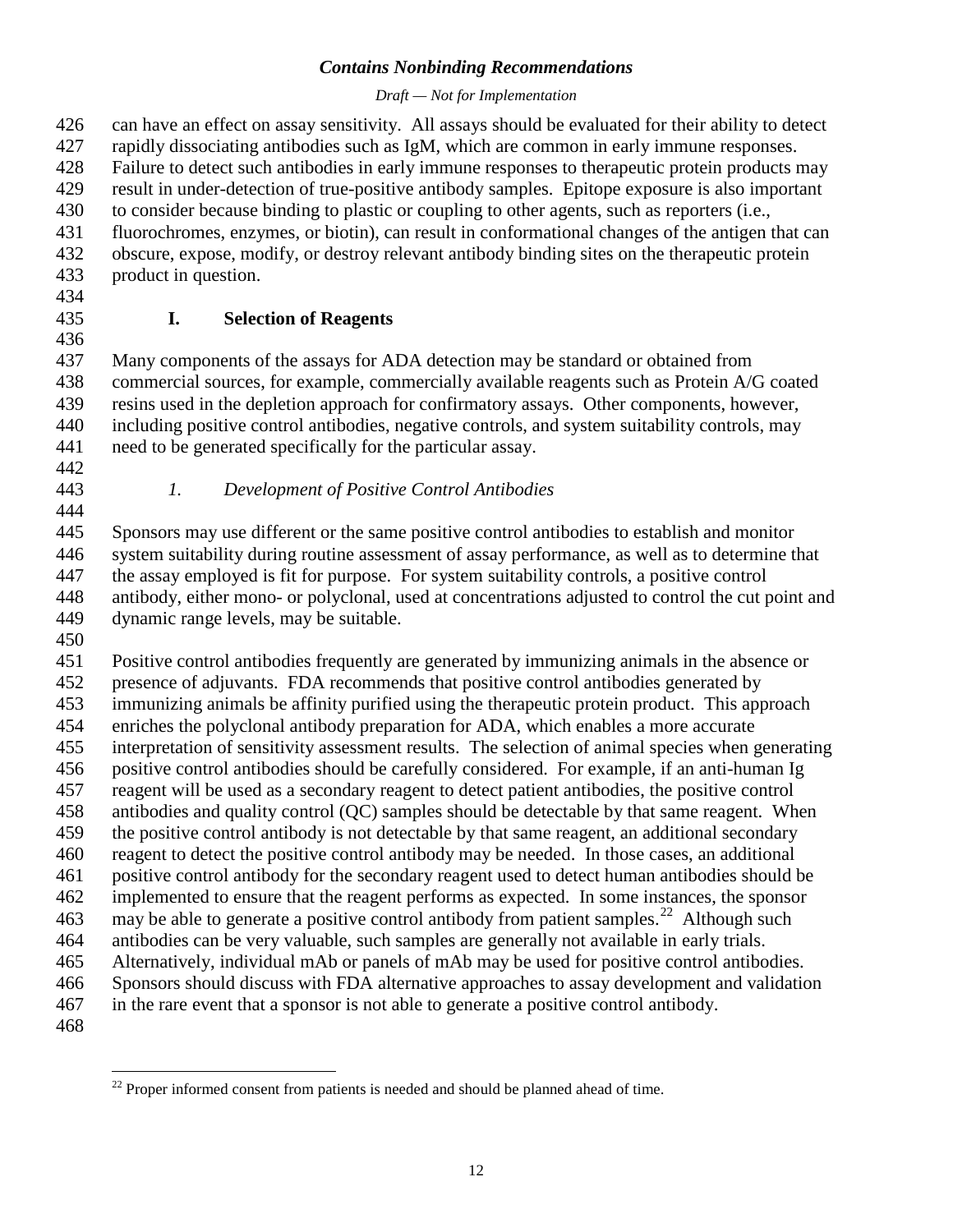#### *Draft — Not for Implementation*

 Ideally, the positive control antibody used to determine assay applicability for the purpose of the respective assay should reflect the anticipated immune response that will occur in humans. For therapeutic mAb, the sponsor should give special consideration to the selection of a positive control antibody for the assay. When animals are immunized with a chimeric, humanized, or human mAb to develop a positive control antibody, the humoral response may be against the human Fc and not the variable region of the molecule. Such positive control antibodies may not 475 be relevant for the anticipated immune response in patients where the response is primarily directed to the antigen-binding regions. Once a source of a positive control antibody has been identified, the sponsor should use that source to assess assay performance characteristics such as sensitivity, selectivity, specificity, and reproducibility. FDA recommends that sponsors generate and reserve positive control antibody solution for use as a quality or system suitability control. For assay development and validation, dilutions should be representative of a high, medium, and low value in the assay. This is needed even for qualitative assays to understand whether assay performance is acceptable across a broad

 range of antibody concentrations. Although high- and low-value QC samples should be used, medium-value QC samples for detection of ADA are generally not needed for monitoring system suitability during routine assessment of assay performance.

## *2. Development of Negative Controls*

 For negative control samples, it is recommended that when possible, the control population should have the same disease condition. The control samples should represent a similar gender, age, and concomitant medications so that the sample matrix is representative of the study population. Similarly, control samples should be collected and handled in the same manner as study samples with respect to, for example, type of anticoagulant used, sample volume, and sample preparation and storage, because these pre-analytical variables can impact the performance of control samples in the assay. It is frequently the case that such control samples are not available for use during development or pre-study validation exercises. In those situations, it is acceptable to use purchased samples or samples from healthy donors, but important parameters of assay performance such as cut point, sensitivity, and selectivity should be confirmed when samples from treatment-naïve subjects from the appropriate target population become available.

 FDA recommends that the sponsor establish a negative control for validation studies and patient sample testing. In this regard, a pool of sera from an appropriate number of treatment-naïve subjects can serve as a useful negative control. Importantly, the value obtained for the negative control should be below but close to the cut point determined for the assay in the patient population being tested. Negative controls that yield values far below the mean value derived from individual serum samples used to establish the cut point may not be useful in ensuring proper assay performance.

- 
- 

*3. Detection Reagent Consideration*

 The selection of a suitable detection reagent (i.e., reporter) depends on the assay format chosen. It is critical to minimize the non-specific signal from the detection reagent. The detection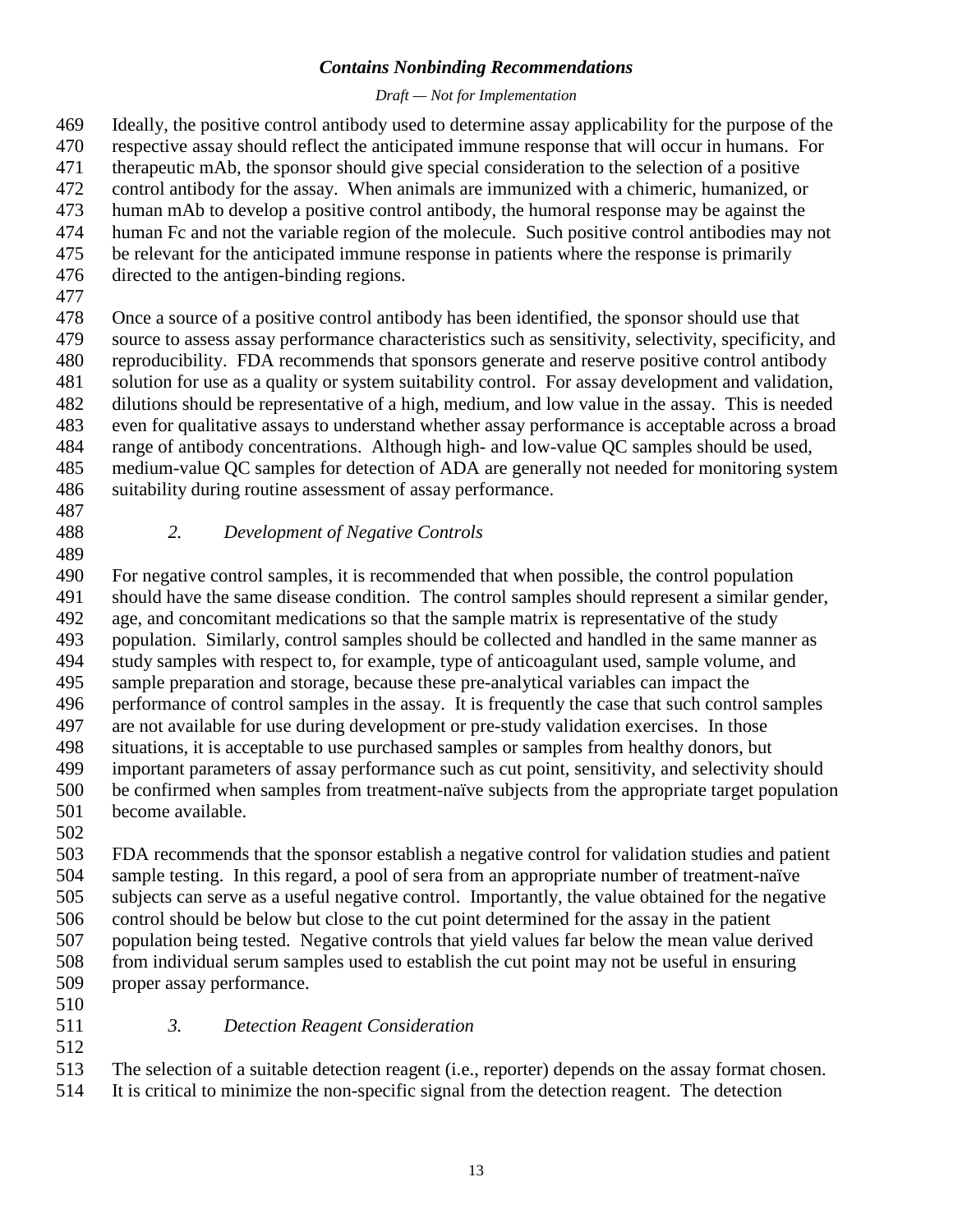*Draft — Not for Implementation*

 reagent chosen should have the adequate sensitivity required for the particular assay. These factors should be taken into consideration when deciding on the detection reagent.

*4. Controlling Non-Specific Binding*

- Every reagent, from the plastic of the microtiter plates to the developing agent, can affect assay sensitivity and non-specific binding. One of the most critical elements is the selection of the proper assay buffer and blocking reagents used to prevent non-specific binding to the solid surface. The sponsor should carefully consider the number and timing of wash steps as well as the detergents added to the assay buffer (i.e., blocking or wash buffer) to reduce background noise, but still maintain sensitivity. A variety of proteins can be used as blocking reagents to provide acceptable signal-to-noise ratio. However, these proteins may not all perform equivalently in specific immunoassays. For example, they may not bind well to all types of solid phases or may show unexpected cross-reactivity with the detecting reagent. Therefore, the sponsor may need to test several blocking agents to optimize assay performance. Moreover, including uncoated wells is insufficient to assess non-specific binding. Rather, determining the capacity of ADA to bind to an unrelated protein of similar size and charge that may be present in the sample may prove to be a better test of binding specificity.
- 
- 

## **J. Reporting Results for Qualitative and Semi-Quantitative Assays**

 Several approaches may be used to report positive antibody responses, and the appropriateness of the approach used should be evaluated on a case-by-case basis. The most common approach is qualitative, with patients reported as having a positive or negative antibody response.

 For patients who are confirmed to be ADA positive, determining antibody levels can be informative because it allows for the stratified assessment of ADA levels and their impact on

safety and efficacy. These relationships may not be elucidated unless ADA levels are

determined. Positive antibody responses may be reported as a titer (e.g., the reciprocal of the

highest dilution that gives a readout at or just above the cut point of the assay), when appropriate.

The MRD should be factored in the calculations of titers and provided when reporting titers.

Reporting levels of antibodies in terms of titers is appropriate and generally understood by the

medical community. Values may also be reported as amount of mass units of therapeutic protein

 product neutralized per volume serum with the caveat that these are arbitrary in vitro assay units and cannot be used to directly assess therapeutic protein product availability in vivo.

Unless the assay method used allows for independent determination of mass, antibody levels

reported in mass units are generally not acceptable because they are based on interpolation of

data from standard curves generated with a positive control antibody, and parallelism between

- the reference standard and test article cannot be assumed. Thus, FDA does not consider it
- necessary nor desirable for the sponsor to report patient antibody results in terms of mass units unless (1) the results are determined by quantitative means or (2) a universally accepted and
- accessible source of validated antibody is available as a control and parallelism between the
- dilution curves of the control antibody and patient samples has been demonstrated. Furthermore,
- even if parallelism is demonstrated, because the reference standard and test articles are likely to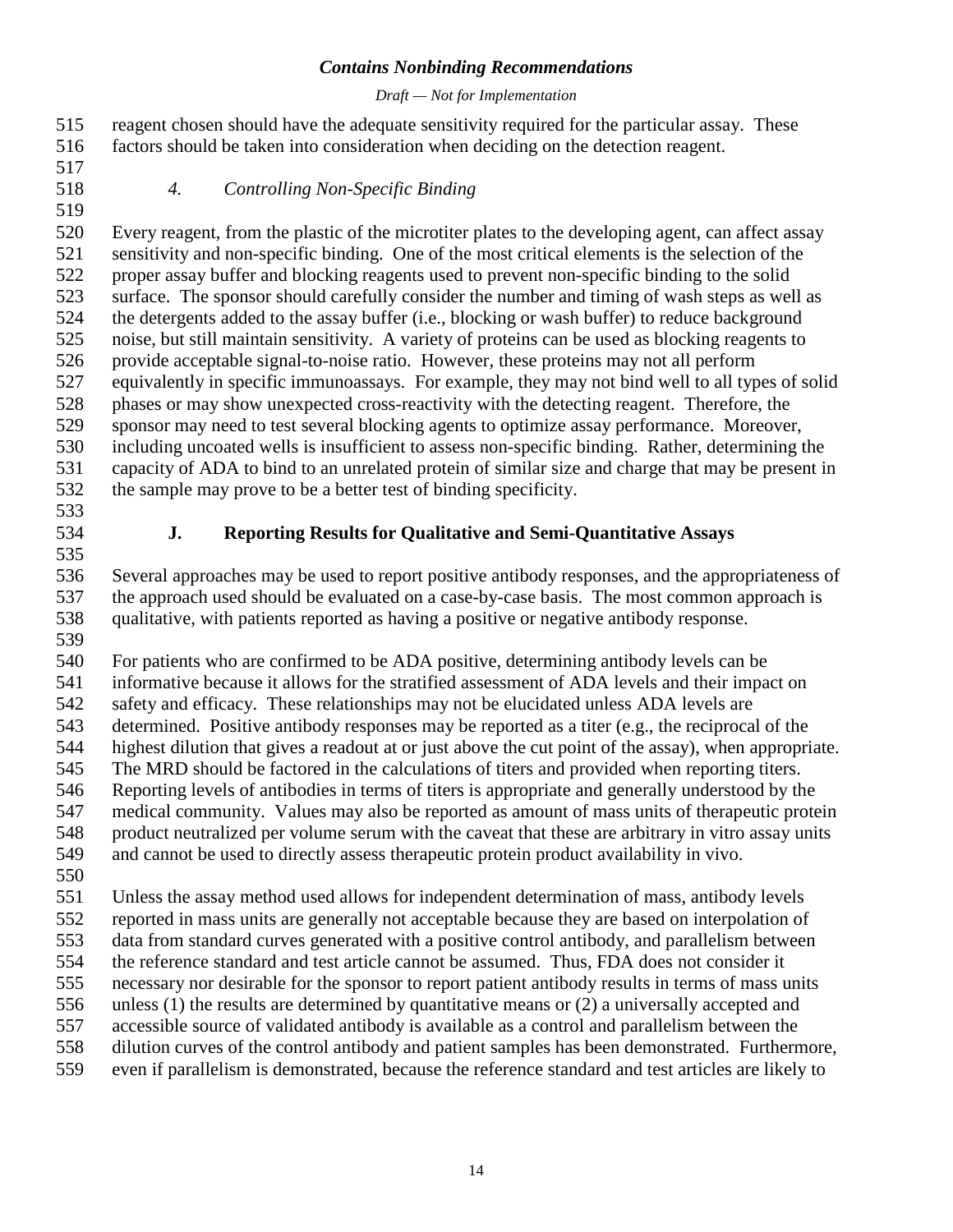#### *Draft — Not for Implementation*

- contain different populations of antibodies, the absolute mass units cannot be calculated. Therefore, FDA understands that the mass units reported are relative rather than absolute values. **K. Other Considerations for Assay Development** A myriad of factors can affect the assessment of antibody levels, such as patient sample variability, therapeutic protein product-dose response of the cells used to generate the standard curve in a cell-based neutralization bioassay, affinity and avidity of the ADA, and concentration of competing product in confirmatory assays. Accounting for such factors is important to understand and analyze assay variability and avoid errors. Common factors that should be considered include the following: *1. Pre-Existing Antibodies* A growing body of evidence in the medical literature suggests that B-cells and T-cells with specificity for a number of self-proteins exist naturally and may even be heightened in some disease states, such as in patients subjected to cytokine therapy or suffering from a variety of immunological or immunoinflammatory diseases (Coutinho, Kazatchkine, et al. 1995; van der Meide and Schellekens 1997; Boes 2000). For example, antibodies to interferon can be found in normal individuals (Ross, Hansen, et al. 1990; Turano, Balsari, et al. 1992; Caruso and Turano 1997). Less surprisingly, subjects may have pre-existing antibodies to foreign antigens, such as bacterial products, most likely as a result of exposure to the organism or cross-reactivity. Pre- existing antibodies may have clinical effects and may affect the efficacy of the therapeutic protein product being tested. An alternative to the qualitative screening assay approach may be needed to assess the quantity and quality of ADA when pre-existing antibodies are present. For example, testing samples for an increase in ADA using a semi-quantitative assay type such as a titering assay (see sections V.C and VI.D) can provide information on the impact of a therapeutic protein product on product immunogenicity that is not provided by a qualitative assay. *2. Rheumatoid Factor*
- 

 Measuring immune responses to therapeutic protein products that possess Ig tails, such as mAb and Fc-fusion proteins, may be particularly difficult when RF is present in serum or plasma. RF is generally an IgM antibody that recognizes IgG, although other Ig specificities have been noted. Consequently, RF will bind Fc regions, making it appear that specific antibody to the therapeutic protein product exists. Several approaches for minimizing interference from RF have proven useful, including treatment with aspartame (Ramsland, Movafagh, et al. 1999) and careful optimization of reagent concentrations so as to reduce background binding. When examining immune responses to Fc-fusion proteins in clinical settings where RF is present, FDA recommends developing an assay specific for the non-Fc region of the proteins.

*3. Monoclonal Antibodies*

 Some special considerations pertain to the detection of antibodies against mAb. Animal-derived mAb, particularly those of rodent origin, are expected to be immunogenic with the immune

response directed against the whole mAb molecule. In the early days of the therapeutic mAb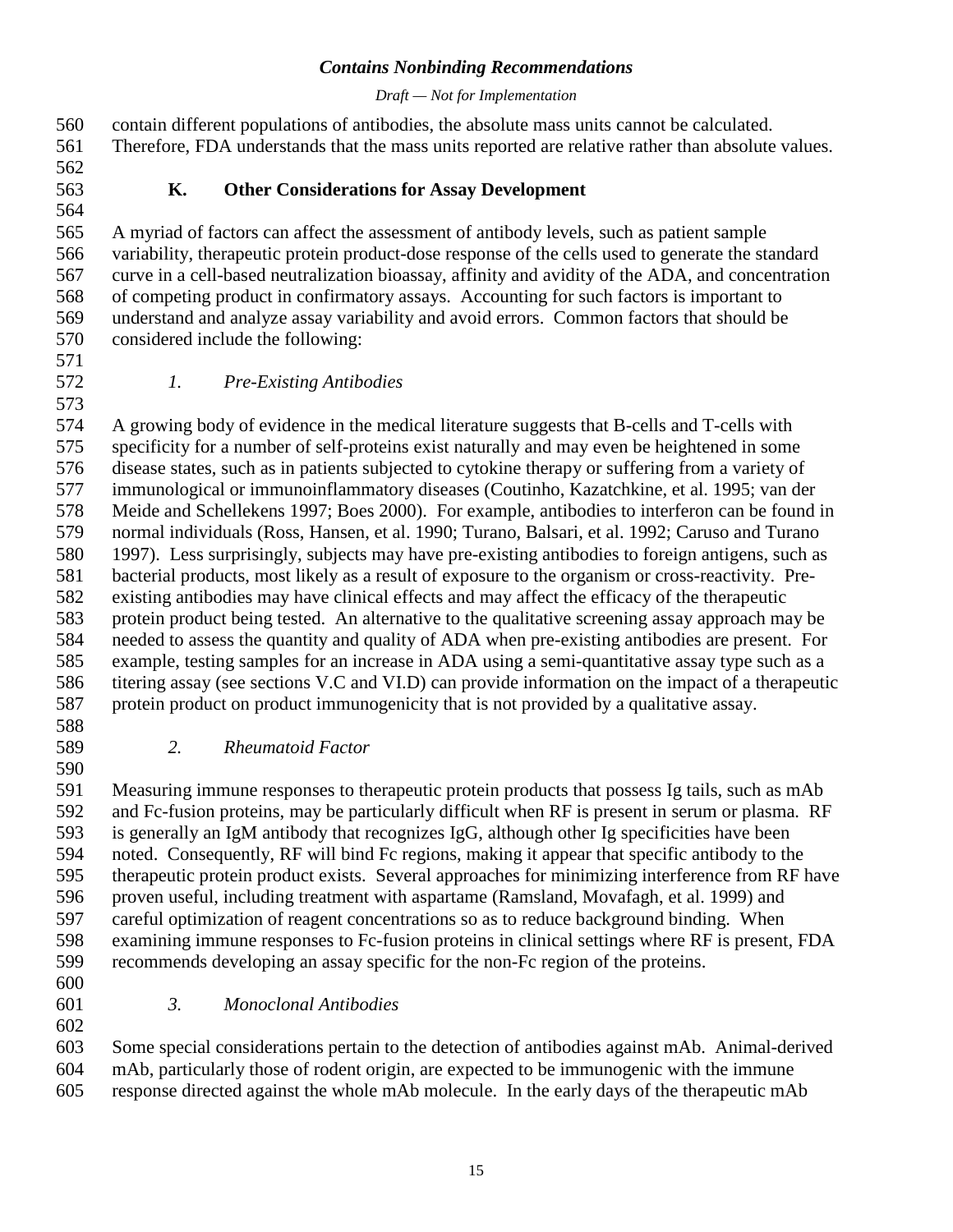*Draft — Not for Implementation*

| 606<br>607 | industry, this was a key reason for the failure of clinical trials (Kuus-Reichel, Grauer, et al.<br>1994).                                                                                   |
|------------|----------------------------------------------------------------------------------------------------------------------------------------------------------------------------------------------|
| 608        |                                                                                                                                                                                              |
| 609        | Technologies reducing the presence of non-human sequences in mAb, such as chimerization and                                                                                                  |
| 610        | humanization, have led to a dramatic reduction but not elimination of immunogenicity. In these                                                                                               |
| 611        | cases, the immune responses are directed largely against the variable regions of the mAb                                                                                                     |
| 612        | (Harding, Stickler, et al. 2010; van Schouwenburg, Kruithof, et al. 2014). As immune responses                                                                                               |
| 613        | against the variable regions of human mAb are anticipated, FDA does not expect that the use of                                                                                               |
| 614        | human mAb will further reduce immunogenicity by a significant margin. The assays that can                                                                                                    |
| 615        | detect the reactivity against variable regions are considered more appropriate to evaluate the                                                                                               |
| 616        | potential impact of antibodies against mAb-based therapeutics in patients. However, engineering                                                                                              |
| 617        | of Fc portion (e.g., modification of the levels of afucosylation) in human antibodies may affect                                                                                             |
| 618        | immunogenicity. Many of these concerns also pertain to Fc-fusion proteins containing a human                                                                                                 |
| 619        | Fc region.                                                                                                                                                                                   |
| 620        |                                                                                                                                                                                              |
| 621        | 4.<br>Conjugated Proteins                                                                                                                                                                    |
| 622        |                                                                                                                                                                                              |
| 623        | Because antibody-drug conjugates (ADCs) are antibodies conjugated with small molecule drugs,                                                                                                 |
| 624        | they represent a classic hapten-carrier molecule. Therefore, the immunogenicity assays should                                                                                                |
| 625        | be able to measure the responses to all components of the ADC therapeutic protein product,                                                                                                   |
| 626        | including the antibody, linker-drug, and new epitopes that may result from conjugation. When                                                                                                 |
| 627        | ADCs need to be labeled for immunogenicity assays, the conjugation should be performed                                                                                                       |
| 628        | carefully because ADCs are already modified. The potential for increased hydrophobicity of the                                                                                               |
| 629        | labeled molecules may cause aggregation, and therefore the stability and solubility of these                                                                                                 |
| 630        | capture reagents should be adequately characterized.                                                                                                                                         |
| 631        |                                                                                                                                                                                              |
| 632        | 5.<br><b>Products With Multiple Functional Domains</b>                                                                                                                                       |
| 633        |                                                                                                                                                                                              |
| 634        | Some proteins possess multiple domains that function in different ways to mediate clinical                                                                                                   |
| 635<br>636 | efficacy. An immune response to one domain may inhibit a specific function while leaving                                                                                                     |
| 637        | others intact. Examination of immune responses to therapeutic protein products with multiple<br>functional domains may require development of multiple assays to measure immune responses to |
| 638        | different domains of the molecules.                                                                                                                                                          |
| 639        |                                                                                                                                                                                              |
| 640        |                                                                                                                                                                                              |
| 641        | V.<br><b>ASSAY DEVELOPMENT</b>                                                                                                                                                               |
| 642        |                                                                                                                                                                                              |
| 643        | Information specific to development of respective assay types is provided in sections A through                                                                                              |
| 644        | D below. These sections supplement information relevant to all assay types provided in                                                                                                       |
| 645        | section IV.                                                                                                                                                                                  |
| 646        |                                                                                                                                                                                              |
| 647        | <b>Development of Screening Assay</b><br>A.                                                                                                                                                  |
| 648        |                                                                                                                                                                                              |
| 649        | Based on the multi-tiered approach discussed previously in section IV.A, the first assay to be                                                                                               |
| 650        | employed for detection of ADA should be a highly sensitive screening assay that detects low-                                                                                                 |
| 651        | and high-affinity ADA. Approximately 10 individual samples may be used to estimate the cut                                                                                                   |
|            |                                                                                                                                                                                              |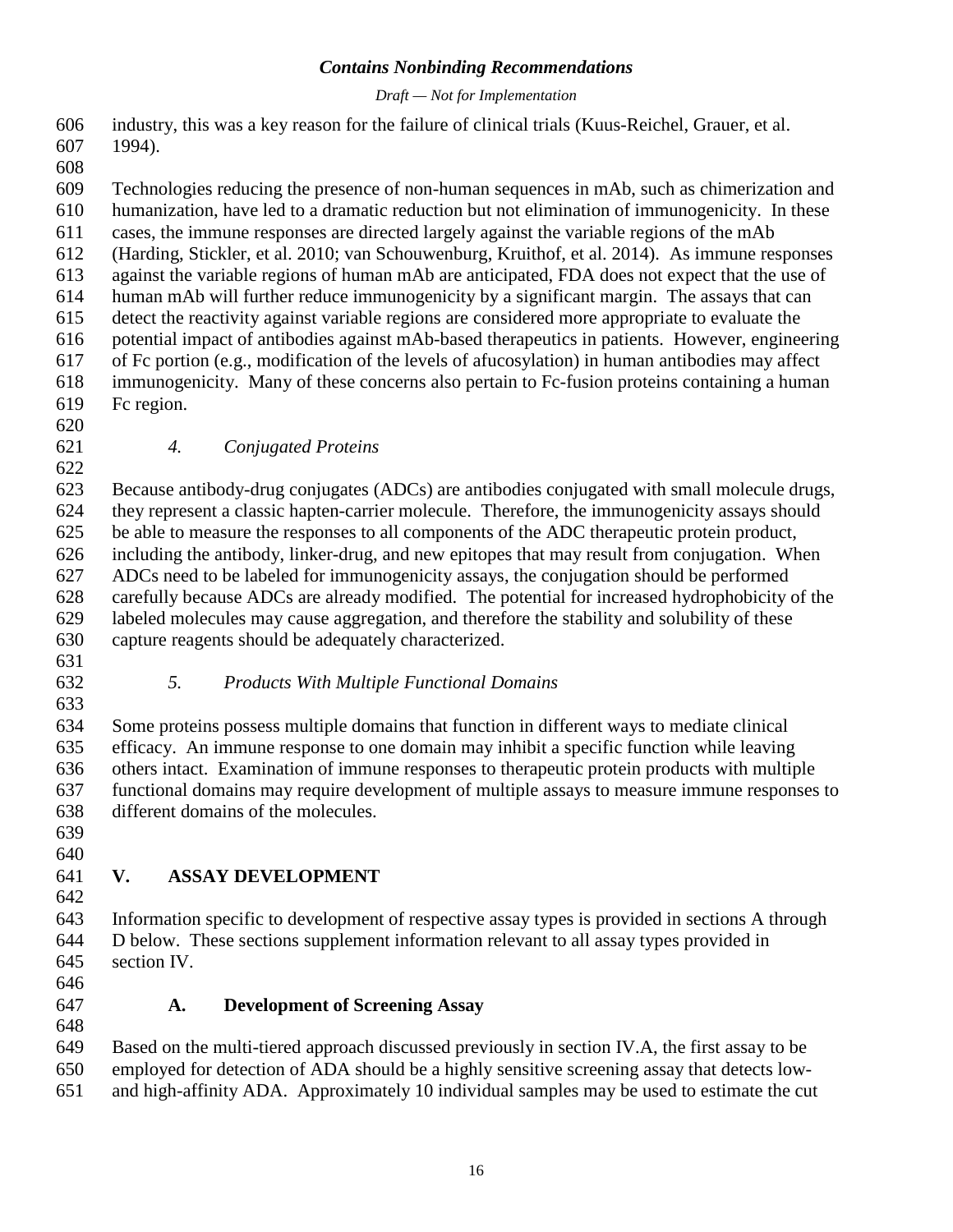#### *Draft — Not for Implementation*

 point early in assay development; however, this may need to be adjusted when treatment-naïve samples from the target population become available. A low but defined false-positive rate is

desirable for the initial screening assay because it maximizes detection of true positives.

 Subsequent assays can be employed to exclude false-positive results when determining the true incidence of immunogenicity.

## 

## **B. Development of Confirmatory Assay**

 Because the screening assay is designed to broadly detect the presence of antibodies that bind product in serum samples with a defined false-positive rate, FDA recommends that the sponsor develop assays to confirm the binding of antibodies that are specific to the therapeutic protein product. Implementation of a suitable confirmatory assay is important to prevent data on ADA false-positive patients from confounding the analyses of the impact of ADA on safety and efficacy.

- 
- 

## *1. Selection of Format for Confirmatory Assay*

 It is expected that the selected confirmatory assay will be at least as sensitive as the screening assay but have higher specificity and at least as good selectivity in order to identify any false- positive samples. The method and instrument platform selected may be similar to or different from those used for the screening assay. Frequently, both screening and confirmatory assays use the same method and instrument platform. In such cases, the sensitivity of each assay will need to be determined in mass units and confirmed using system suitability controls to ensure that the assay is sensitive to the presence of binding antibody. When using a binding competition assay, the concentration of competing product should be optimized to confirm the presence of antibodies throughout and above the range of the assay.

- 
- 

*2. Cut Point of Confirmatory Assay*

 If a competitive inhibition format is selected, a recommended approach to determining the cut point uses the data from the binding of antibody-negative treatment-naïve patient samples in the presence of the competitor, which is usually the therapeutic protein product. In this case, the amount of therapeutic protein product used to establish the cut point should be the same as the amount of therapeutic protein product that will be used as a competitive inhibitor in the assay. However, this approach may not be appropriate when dealing with samples where pre-existing antibodies are present in the treatment-naïve population. In those cases, the sponsor should exclude true positives from the cut point assessment. In rare cases when baseline negative samples are not available, sponsors may evaluate changes in titer or use an orthogonal method to confirm samples that screen positive.

- 
- **C. Development of Titering Assay**
- 

- *1. Titer Determination*
- Titers are defined as the maximal dilution where a sample gives a value above the screening cut point. Titers are often informative and can be linked to clinical impact of the ADA. Titering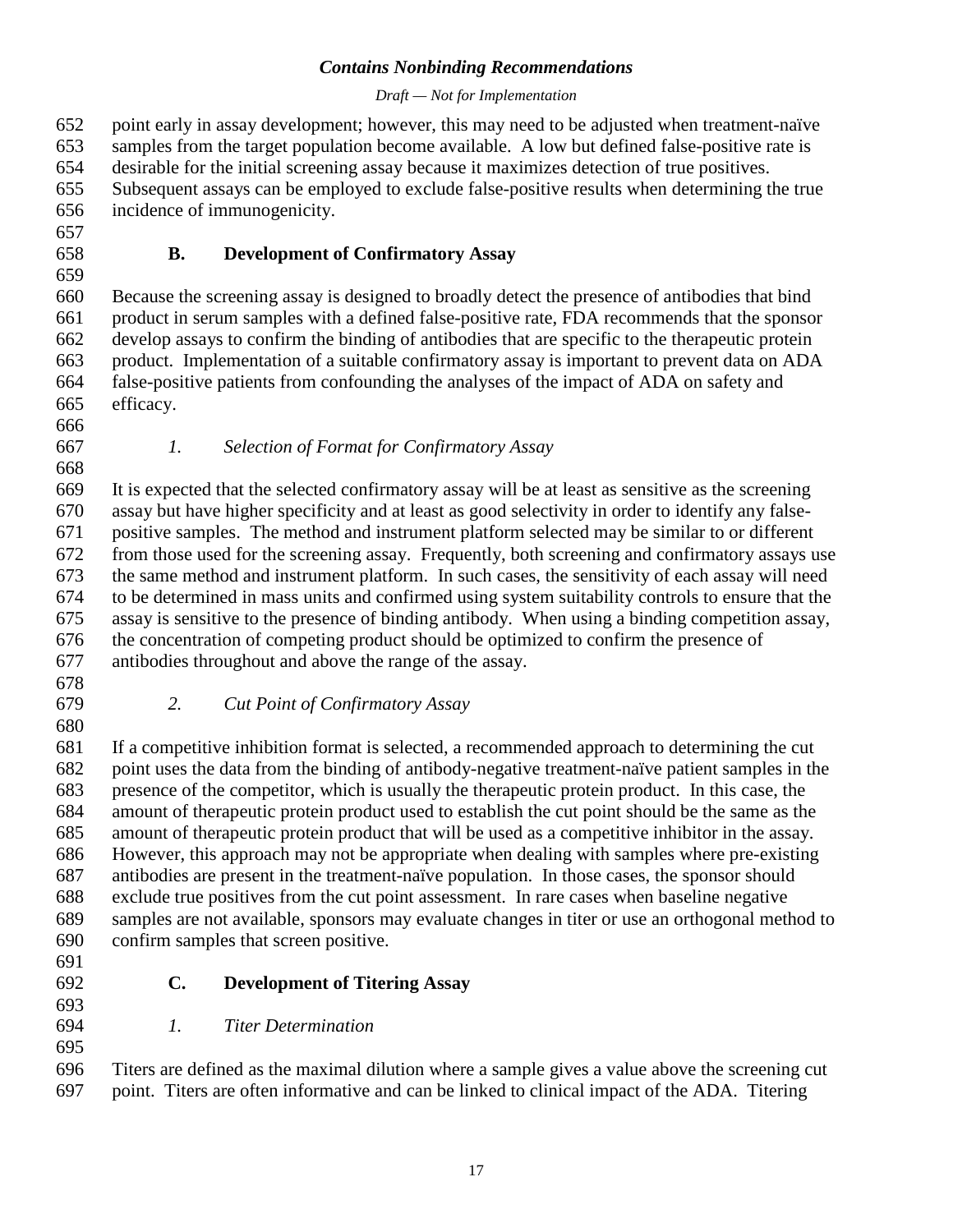#### *Draft — Not for Implementation*

 assays can be particularly informative when patients have pre-existing antibodies. Titering assays most often are performed using the same platform as the screening assay. Sera are tested in sequential dilutions. Alternatively, titer may be determined by extrapolating the dilution to the assay cut point using the linear portion of the dose response curve.

*2. Cut Point of Titering Assay*

 When patients have pre-existing ADA, treatment-boosted ADA responses may be identified by post-treatment increases in titer. A cut point for defining the treatment-emergent or boosted responses is needed. Frequently this cut point is determined as a titer that is two dilution steps greater than the pre-treatment titer, when twofold dilutions are used to determine the titer. If titer is established by extrapolating the dilution curve to the assay cut point, treatment-emergent responses may be determined using estimates of assay variability.

#### **D. Development of Neutralization Assay**

 In vitro neutralization assays provide an indication of the potential of the ADA to inhibit the biological activity of the product. Such NAb can interfere with the clinical activity of a therapeutic protein product by preventing the product from reaching its target or by interfering with receptor-ligand interactions. The testing method selected to assess neutralizing potential for ADA-positive samples should be based on the mechanism of action of the therapeutic protein product.

- 
- 

#### *1. Selection of Format for Neutralization Assay*

 Two formats of assays have been used to measure NAb activity: cell-based bioassays and non- cell-based competitive ligand-binding assays. Selection of the appropriate assay format depends on various factors. These factors include, but are not limited to, the mechanism of action of the therapeutic protein product, its ability to reflect the in vivo situation most closely, and the selectivity, sensitivity, precision, and robustness of the assay. FDA recommends that neutralization assays use a cell-based bioassay format depending on the therapeutic protein product's mechanism of action because, frequently, cell-based bioassays more closely reflect the in vivo situation and therefore provide more relevant information than ligand-binding assays. Because the cell-based bioassays are often based on the product's potency, historically the format of these assays has been extremely variable. The choice and design of potency bioassays are generally based on a cell line's ability to respond to the product in question and the potency bioassay's relevance to the therapeutic protein product's mechanism of action.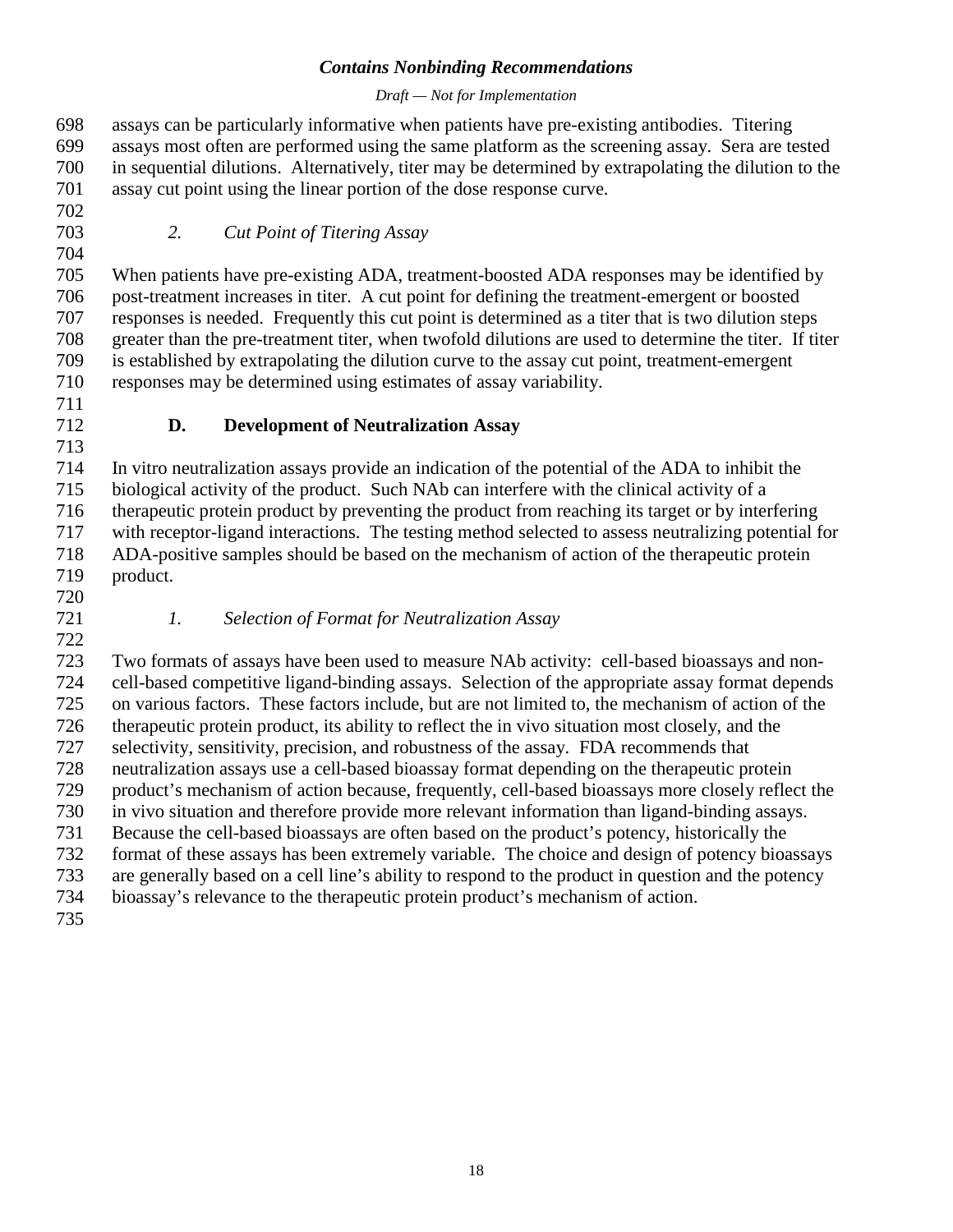*Draft — Not for Implementation*

 The cellular responses measured in these bioassays are numerous and can include outcomes such as phosphorylation of intracellular substrates, calcium mobilization, proliferation, and cell death. In some cases, sponsors have developed cell lines to express relevant receptors or reporter constructs. When therapeutic protein products directly stimulate a cellular response, the direct effect of NAb on reducing bioactivity in the bioassay can be measured. When therapeutic protein products indirectly impact cellular activity; for example, by blocking a receptor-ligand interaction, the indirect effect of the NAb on restoring bioactivity in a bioassay can be measured. Generally, bioassays have significant variability and a limited dynamic range for their activity curves. Such problems can make development and validation of neutralization assays difficult. There are cases when ligand-binding assay formats may be used. One such case is when sufficiently sensitive or selective cell-based bioassays cannot be developed. Another case is when the therapeutic protein product does not have a cell-based mechanism of action; for example, enzyme therapeutic protein products that target serum proteins. Ligand-binding assays may also be appropriate for therapeutic protein products that bind serum ligands, preventing them from interacting with their receptor. However, cell-based bioassays may still be more appropriate for such therapeutic protein products to demonstrate that ADA are inhibiting cellular

activity. Sponsors should discuss using ligand-binding assays with FDA in such cases.

*2. Activity Curve of Neutralization Assay*

 The sponsor should carefully consider the dose response curve (product concentration versus activity) before examining other elements of neutralization assay validation. Assays with a small dynamic range may not prove useful for determination of neutralizing activity. Generally, the neutralization assay will employ a single concentration of therapeutic protein product with a single dilution of antibody. Consequently, the sponsor should choose a therapeutic protein product concentration whose activity readout is sensitive to inhibition. If the assay is performed at concentrations near the plateau of the dose-response curve (marked "No" in Figure 1, below), it may not be possible to discern samples with low amounts of NAb. FDA recommends that the neutralization assay be performed at therapeutic protein product concentrations that are on the linear range of the curve (marked "Yes" in Figure 1). The assay should also give reproducible results.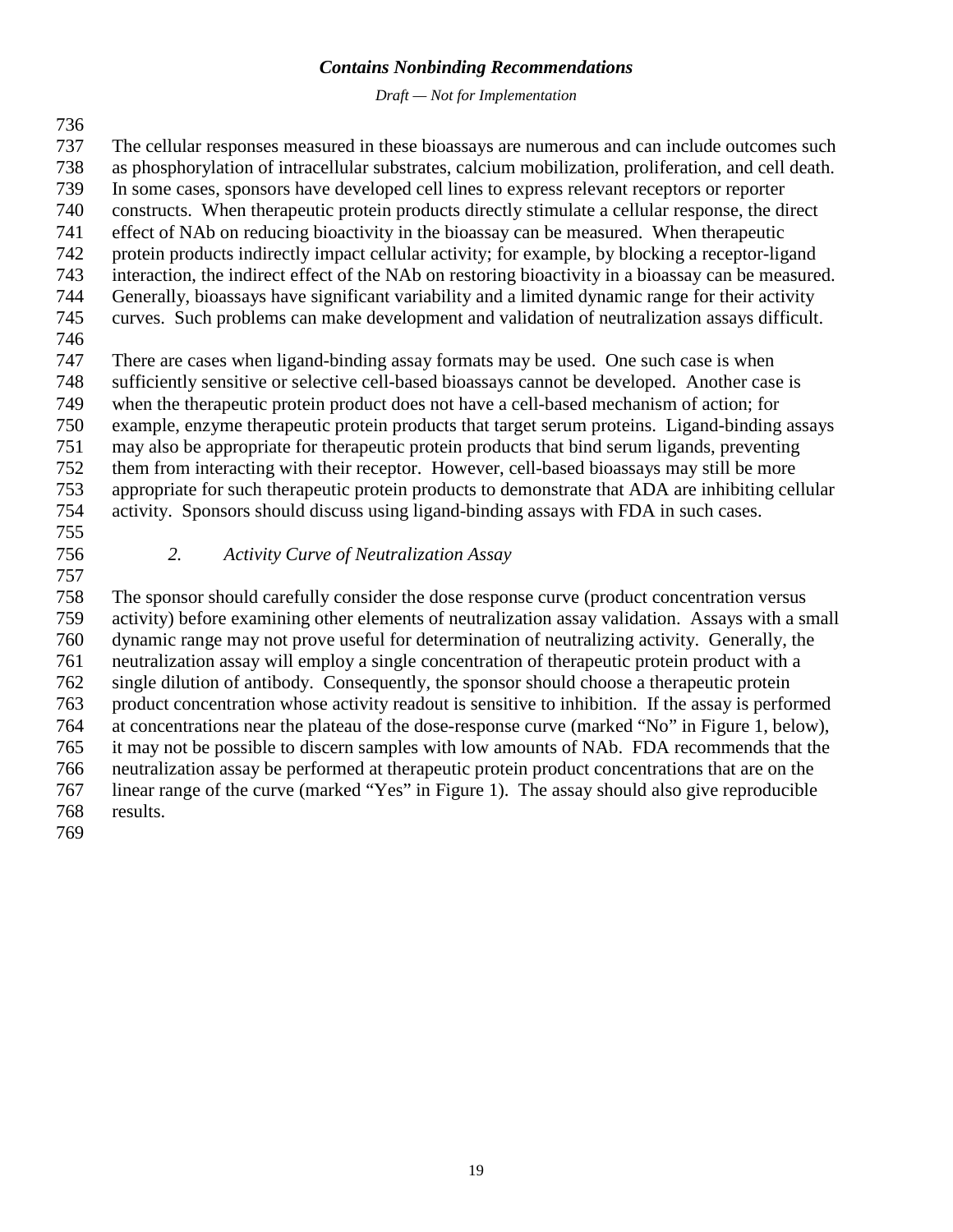*Draft — Not for Implementation*

## **Figure 1. Activity Curve for a Representative Therapeutic Protein Product**



 The x-axis (Concentration) indicates a concentration of the therapeutic protein product, and the y-axis (Activity) indicates resultant activity; for example, the concentration of cytokine secretion of a cell line upon stimulation with the therapeutic protein product. The curve demonstrates a steep response to a therapeutic protein product that plateaus at approximately 300. The "No" arrow indicates a concentration of a therapeutic protein product that would be inappropriate to use in a single dose neutralization assay because it would represent a range of concentrations where the activity induced by the therapeutic protein would be relatively insensitive to inhibition by NAb. The "Yes" arrow represents a range of concentrations on the linear part of the curve where the activity induced by the therapeutic protein product would be sensitive to neutralization by antibody.

- 
- 

## *3. Considerations for Matrix Interference for Neutralization Assay*

 The matrix can cause interference with neutralization assays, particularly as serum or plasma components may enhance or inhibit the activity of a therapeutic protein product in bioassays. For example, sera from patients with particular diseases may contain elevated levels of one or more cytokines that might serve to activate cells in the bioassay and obscure the presence of NAb by increasing the response to the original stimulatory factor or therapeutic protein product. Therefore, the sponsor should understand matrix effects in these assays. Approaches such as enriching for ADA from serum or plasma samples may be appropriate for these types of situations. However, this approach may result in the loss of NAb, and consequently will require careful examination and validation by the sponsor.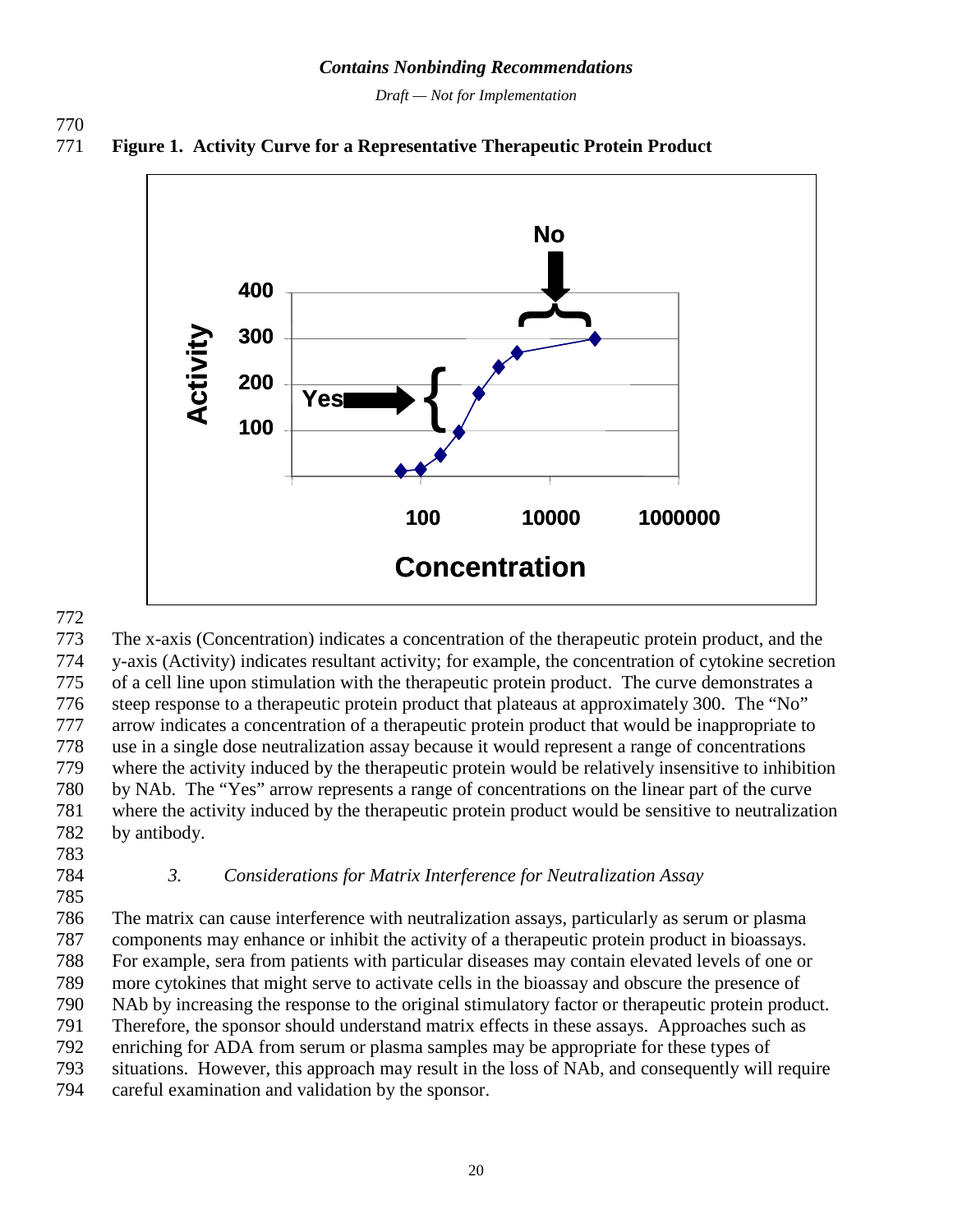*Draft — Not for Implementation*

 The concentration of therapeutic protein product employed in the neutralization assay has a critical impact on assay sensitivity. FDA recognizes that although the use of low concentrations of therapeutic protein product may lead to a neutralization assay that is more sensitive to inhibition by antibodies, very low concentrations of therapeutic protein product may result in poor precision of the assay. Also see section IV.D.1 for general information on matrix interference.

*4. Cut Point of Neutralization Assay*

 Determination of assay cut point has historically posed a great challenge for neutralization assays. As with all assays, the cut point should be determined based on the assay variability established using samples from treatment-naïve subjects. If neutralization assays are performed on samples that tested positive in screening and confirmatory assays, a 1% false-positive rate is acceptable. If neutralization assays are used for screening, a 5% false-positive rate should be used (see section VI.B.2). If the degree of sample variation makes it difficult to assess NAb activity, other approaches may be considered but should be discussed with FDA before implementation. Alternatively, exploring other assay formats that lead to less variability and provide a more accurate assignment of cut point may be necessary. Also see section IV.B for general information on assay cut point.

*5. Additional Considerations for Neutralization Assay*

 Because neutralization assays are most commonly performed only on samples that are confirmed to have antigen-specific ADA, confirmatory approaches are not usually necessary. However, because of the complexity of bioassays, confirmation of assay specificity may be useful in determining whether patients have mounted a true NAb response. The sponsor should consider the following approaches: 

- a. Unrelated inhibitory molecules may cause neutralizing activity, and sometimes it may be unclear whether the observed neutralizing activity is caused by neutralizing antibodies or by other inhibitory molecules. Test results from baseline pre-exposure samples may be informative. When there is concern that there is non-specific inhibition, antibody depletion assays should be performed to evaluate whether the neutralizing activity is truly caused by ADA and not caused by other inhibitory molecules.
- b. Cell lines may be responsive to multiple stimuli other than the therapeutic protein product under study. In such cases, the presence of NAb can be examined in the presence of the therapeutic protein product, which should be blocked by a specific NAb response, versus alternative stimuli, which should not be blocked by a specific NAb response.
- c. Serum may contain components such as soluble receptors or endogenous product counterparts that may yield false results in the neutralization assay. In such instances,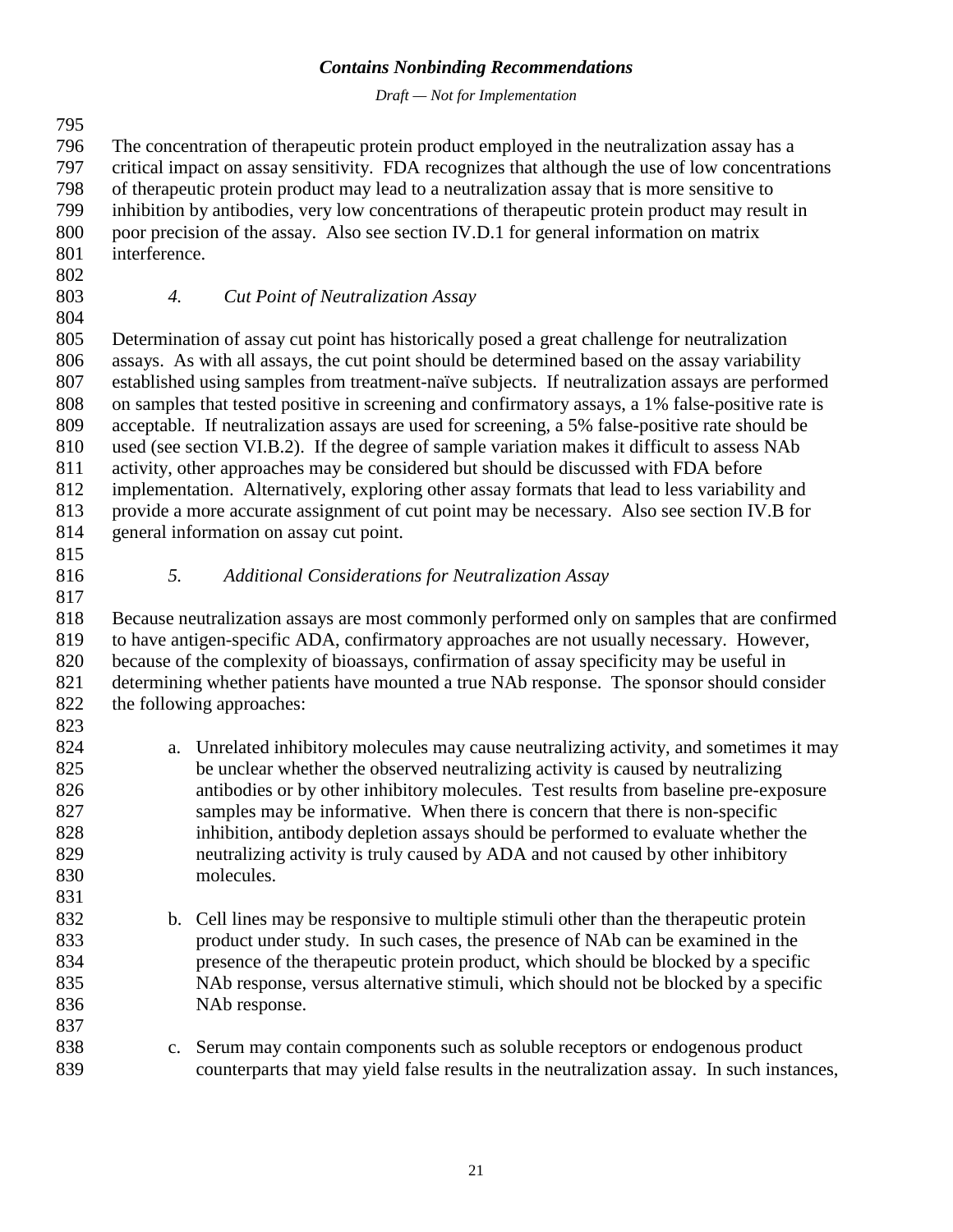*Draft — Not for Implementation*

- <span id="page-25-0"></span> adding test serum or plasma samples directly to the bioassay in the absence of therapeutic protein product may be useful in understanding assay results. **VI. ASSAY VALIDATION** Assay validation is a process of demonstrating, by the use of specific laboratory investigations, that the performance characteristics of the ADA assay employed are suitable for its intended 848 use.<sup>[23](#page-25-0)</sup> The level of validation depends on the stage of product development and the risks of consequences of immunogenicity to patients associated with the therapeutic protein product. A partial validation involving assessments of assay sensitivity, specificity, and precision requirements with less emphasis on robustness, reproducibility, and stability may be adequate for the earlier stages of clinical development such as phase 1 and phase 2 studies. However, as a scientific matter, as stated in section VI.A, fully validated assays should be used for pivotal and postmarketing studies. Information specific to validation of respective assay types is provided in sections VI.B through E. These sections supplement information relevant to all assay types provided in sections IV and VI.A. **A. General Considerations for Assay Validation** Samples derived from pivotal studies should be tested with fully validated assays. At the time of license application, the sponsor should provide data supporting full validation of the assays. Validation includes all of the procedures that demonstrate that a particular assay used for quantitative measurement of ADA in a given sample is reliable and reproducible for the intended use. The fundamental parameters for validation include (1) cut point, (2) sensitivity, (3) specificity and selectivity, (4) precision, (5) reproducibility when relevant, and (6) robustness of some assay features and stability of reagents and control samples. The acceptability of clinical data generated by an assay corresponds directly to the criteria used to validate the assay. Determination of cut point is a fundamental aspect of assay validation. If treatment-naïve samples from the appropriate patient population are not available for the pre-study validation exercise, alternative samples may be used. Frequently these are samples from commercial sources. When alternative samples are used to determine the cut point in the validation exercise, the cut point should be determined again once samples from the appropriate population (e.g. treatment-naïve patients) are available. The cut point validated using the appropriate samples should be used to determine whether samples are positive for ADA. For validation of the fundamental assay parameters, FDA recommends, at the minimum, that inter-assay precision be evaluated on at least 3 different days with two analysts each preparing a See the USP General Chapter 1106 *Immunogenicity Assays – Design and Validation of Immunoassays to Detect Anti-Drug Antibodies*. Also see the guidance for industry *Bioanalytical Method Validation*, the USP General
	- Chapter 1225 *Validation of Compendial Procedures*, and the ICH guidance for industry *Q2(R1) Validation of Analytical Procedures: Text and Methodology*.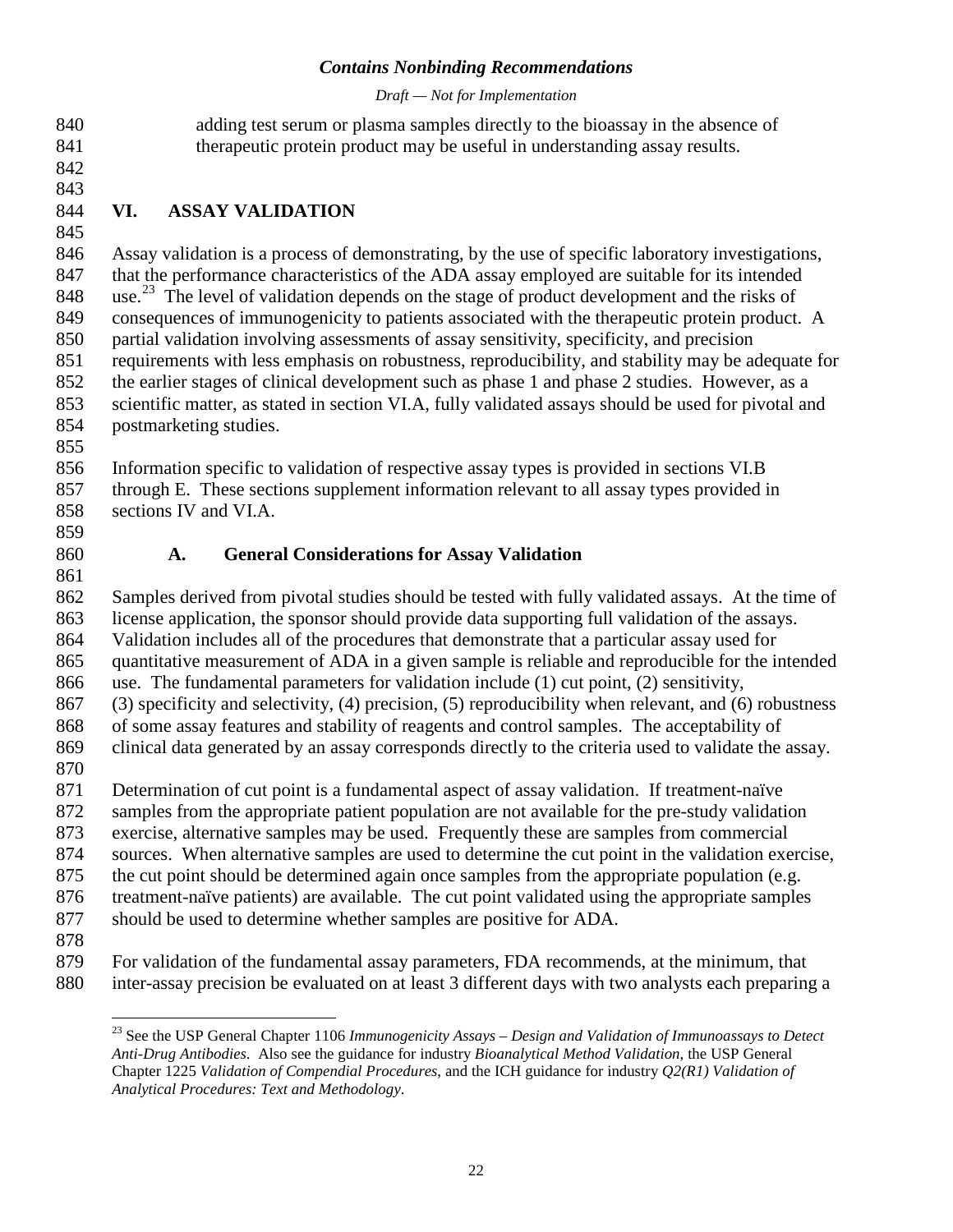#### *Draft — Not for Implementation*

 minimum of six otherwise independent preparations of the same sample using the same instrument platform and model. Intra-assay precision should be evaluated with a minimum of six independent preparations of the same sample per plate independently prepared by the same analyst. In cases where intra-assay or inter-assay precision has a coefficient of variance (%CV) greater than 20%, sponsors should consider the need to refine the assay parameters to optimize the assay precision to the extent possible or provide justification to explain why higher %CV should be acceptable. Alternatively, in assays with low throughput (e.g., titer assay) when it may not be possible to run six independent preparations of the same sample on a plate, intra-assay precision should be evaluated with a minimum of three independent preparations of the same sample per plate and at least nine total independent preparations of the same samples. Samples should include negative controls and positive samples whose testing yields values in the low, medium, and high levels of the assay dynamic range. The sponsor should evaluate inter- instrument and inter-operator precision when relevant. Assays should have comparable precision between different operators under the same operating conditions.

When changes are made to a previously validated method, the sponsor should exercise judgment

as to how much additional validation is needed. During the course of a typical product

development program, a defined ADA assay may undergo modifications. Occasionally, samples

may need to be re-tested with the optimized validated assay; therefore, provisions should be

 made to preserve sufficient sample volume under conditions that allow for re-testing until the 901 assays have been completely validated and evaluated by the Agency.<sup>[24](#page-26-0)</sup>

 Critical method parameters, for example, incubation times and temperatures, should be validated to demonstrate that the assay performs as expected within predetermined ranges for these parameters. Generally, the low, middle, and high values of the allowed range are tested in the validation exercise.

 Additional parameters may need to be validated depending on the method (or technology) and instrument platform used for the assay. For example, surface plasmon resonance assays should

 be validated for surface stability upon regeneration, and criteria should be set for baseline 911 performance of the chip. The efficiency and stability of the labeled<sup>[25](#page-26-1)</sup> reagents should be

established. The sponsor should examine robustness during the development phase, and if small

changes in specific steps in the assay affect results, specific precautions should be taken to

control their variability.

<span id="page-26-0"></span> <sup>24</sup> See the guidance for industry *Bioanalytical Method Validation* for different types and levels of validation. Also see the USP General Chapter 1106 *Immunogenicity Assays – Design and Validation of Immunoassays to Detect Anti-Drug Antibodies*.

<span id="page-26-1"></span><sup>&</sup>lt;sup>25</sup> A reagent is considered *labeled* if it is conjugated or fused to a moiety that will aid in its capture or visualization; for example, conjugation to biotin, streptavidin, or a fluorochrome. *Unlabeled* reagent is a reagent (for example, a drug) that is not *labeled*.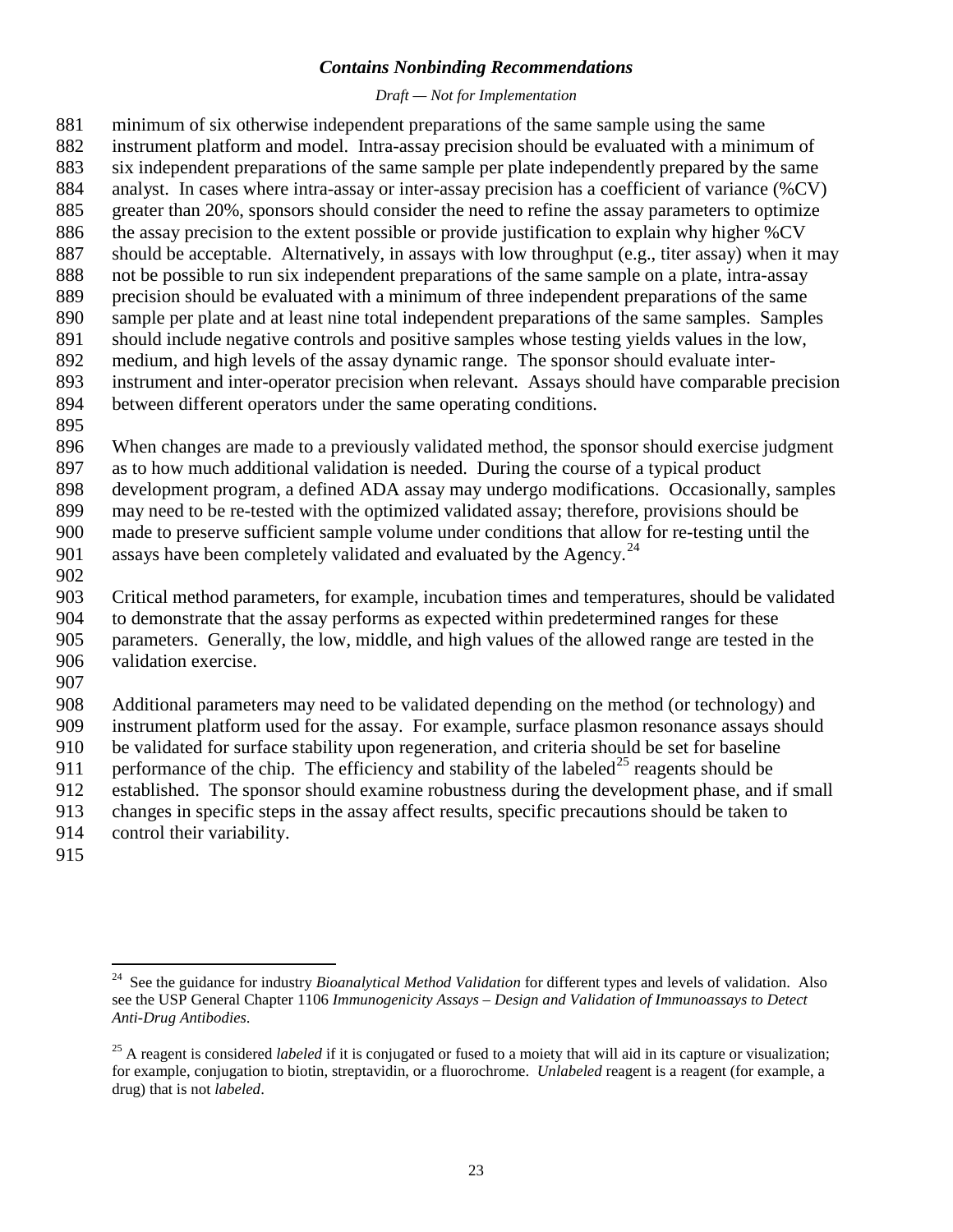*Draft — Not for Implementation*

- **B. Validation of Screening Assay** *1. Sensitivity of Screening Assay* All the general considerations for assay validation discussed previously apply to validation of screening assay. As noted earlier, the sensitivity is particularly important in the initial screening assay because these results dictate the further analysis of the sample. *2. Cut Point of Screening Assay* The cut point should be determined statistically with a minimum of 50 samples tested on at least 3 different days by at least two analysts using suitable statistical methods. FDA recommends that the cut point for screening assays be determined by a 90% one-sided lower confidence 929 interval for the  $95<sup>th</sup>$  percentile of the negative control population (Shen, Dong, et al. 2015). This will assure at least a 5% false-positive rate with a 90% confidence level. This approach improves the probability of the assay identifying all patients who may develop antibodies. The statistical method used to determine the cut point should be based on the statistical distribution of 933 the data. For example, the  $95<sup>th</sup>$  percentile of the normal distribution is estimated by the mean 934 plus 1.645 standard deviation. Other approaches may be used for estimating  $95<sup>th</sup>$  percentile, including the use of median and median absolute deviation value instead of mean and standard deviation. The mean response of negative control samples may be constant or may vary between assays, plates, or analysts. When the mean is constant, a cut point may be established during assay validation that can be applied to the assay in-study. This is frequently called a fixed cut point. When the mean varies between assays, plates, or analysts but the variance around the mean is constant, a normalization factor can be statistically determined and applied in-study. This is also known as a floating cut point. When both the mean and variance vary, a cut point must be established for each assay, plate, or analyst. This is known as a dynamic cut point. One drawback of the dynamic cut point is the need to have more replicates of the negative control in the assay. Dynamic cut points should not be used to compensate for deficient assay optimization.
	-
	-

## **C. Validation of Confirmatory Assay**

 Confirmatory assays should be fully validated in a manner similar to screening and neutralization assays because these assays raise some specific issues. As a scientific matter, the studies to validate the assay will depend on the assay format and instrumentation chosen. If these assays 954 are based on competition for antigen binding<sup>[26](#page-27-0)</sup> by the antibodies in patient samples and the measurement is loss of response, it is critical to identify the degree of inhibition or depletion that will be used to ascribe positivity to a sample. In the past, fixed percentages of binding reduction were used, but these numbers were often arbitrary and are unlikely to be relevant for all assays.

<span id="page-27-0"></span> *Competition for antigen binding* refers to a competition assay where the ability of antigen-specific antibodies to bind to either labeled or plate-bound antigen is inhibited by unlabeled or soluble antigen.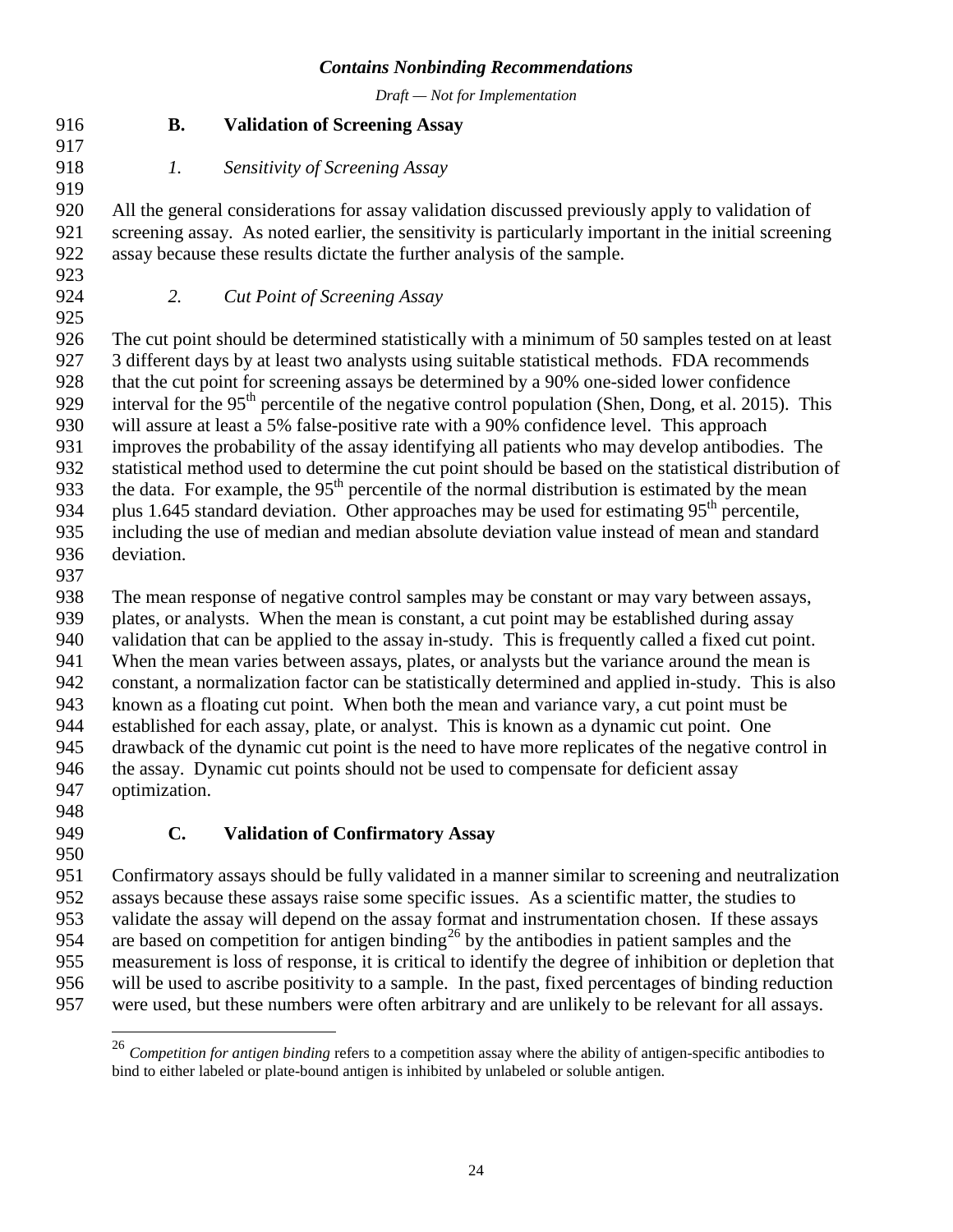#### *Draft — Not for Implementation*

FDA recommends establishing a cut point based on the assessment of the binding changes

observed in samples that are known to lack the antibodies when competing antigen is added.

FDA also recommends that the sensitivity of the confirmatory assay be confirmed using a low

concentration of the positive control antibody.

 For the estimation of the confirmatory assay cut point, an 80% one-sided lower confidence 964 interval for the 99<sup>th</sup> percentile is recommended. Because the purpose of this assay is to eliminate false-positive samples arising as a result of non-specific binding, it is adequate to use a 1% false- positive rate for the calculation of the confirmatory cut point. The use of tighter false-positive rates such as 0.1% is not recommended because it will lead to an increased risk of false-negative results. See section IV.B for general information on assay cut point.

 If the confirmatory assay format is a competiton assay in which a competitor, usually unlabeled 971 therapeutic protein product,<sup>[27](#page-28-0)</sup> will be added to the reaction mixture to inhibit ADA binding to the capture reagent for the cut point assay, the same concentration of unlabeled therapeutic protein product should be added to the samples when determining the confirmatory cut point.

## **D. Validation of Titering Assay**

 The principles of assay validation described in section VI.A apply in general to validation of titering assays. The cut point of the titration assay may be the same as or different from that of the screening assay. When the titering assay is not used for screening and the cut point is different than that of the screening assay, the validation of the separate titration method cut point can become necessary; for example, when the signal from the assay diluent or matrix causes higher results than the screening assay cut point because of a blocking effect of serum or if 982 night results than the servering assay on point occurring the MRD do not generate consistently negative results, i.e., samples at a dilution higher than the MRD do not generate consistently negative results, i.e.,  $^{2$ 984 when the screening cut point falls on the lower plateau of the positive-control dilution curve.

## **E. Validation of Neutralization Assay**

 A minimum of 30 samples tested on at least 3 different days by at least two analysts should be used to determine the cut point, using suitable statistical methods.

 FDA recognizes that not all ADA are neutralizing, and it can be difficult to identify positive control antibodies with neutralizing capacity. Further, if an affinity purified polyclonal positive

 control antibody preparation is used, it is likely that only a portion of the antibodies are neutralizing, which can make the assay appear less sensitive. Therefore, it is important to

- validate assay sensitivity.
- 
- <span id="page-28-0"></span> Sponsors should validate assay specificity for cell-based neutralization bioassays. As mentioned, for cells that may be responsive to stimuli other than the specific therapeutic protein product, the

See footnote 25.

<span id="page-28-1"></span> See the USP General Chapter 1106 *Immunogenicity Assays – Design and Validation of Immunoassays to Detect Anti-Drug Antibodies*.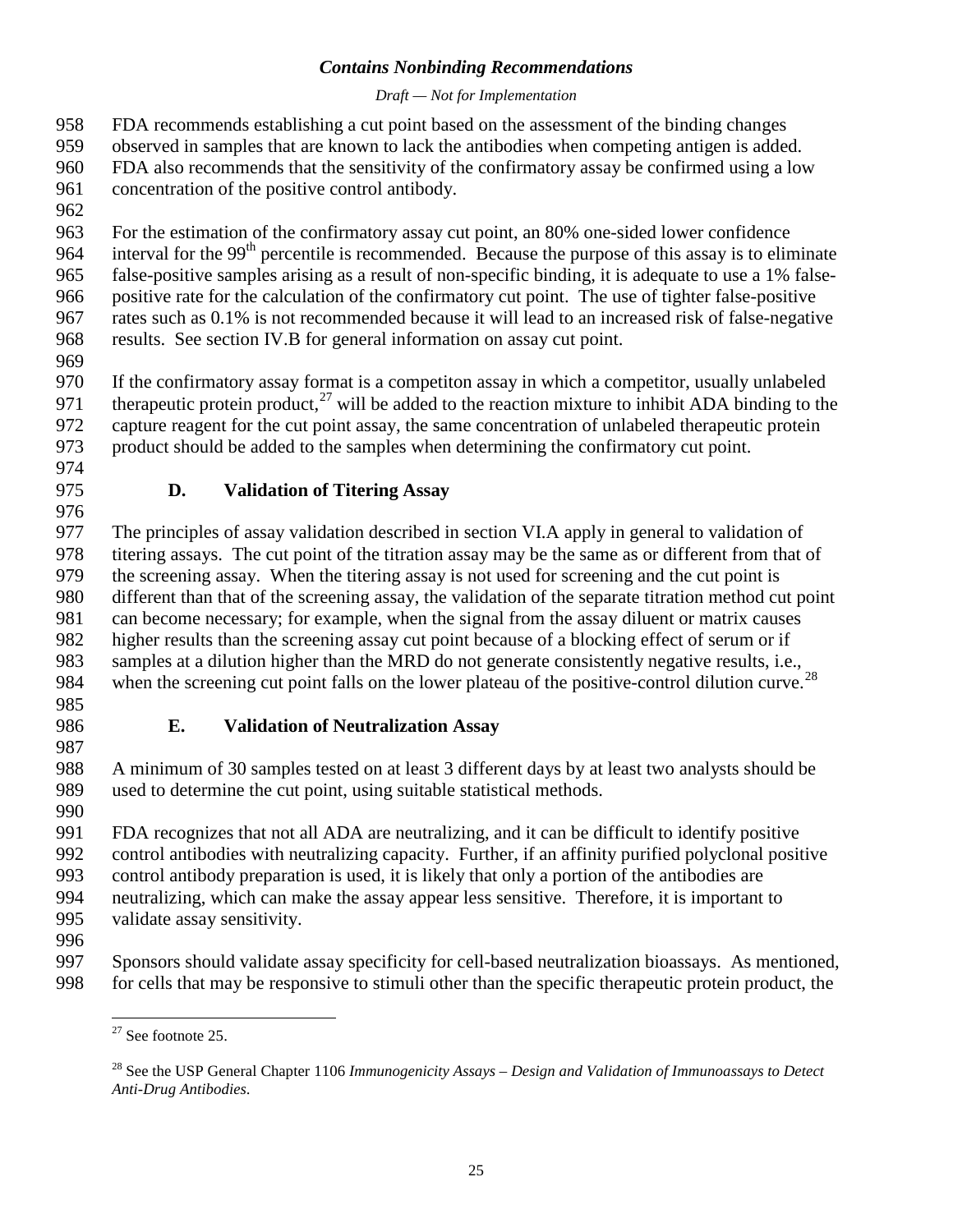#### *Draft — Not for Implementation*

| 999<br>1000<br>1001<br>1002<br>1003<br>1004  | ability to demonstrate that NAb only inhibit the response to therapeutic protein product and not<br>the response to other stimuli is a good indication of assay specificity. In such studies, FDA<br>recommends that the other stimuli be employed at a concentration that yields an outcome similar<br>to that of the therapeutic protein product. The sponsor should also confirm the absence of<br>alternative stimuli in patient serum (see sections IV.C and D). |
|----------------------------------------------|-----------------------------------------------------------------------------------------------------------------------------------------------------------------------------------------------------------------------------------------------------------------------------------------------------------------------------------------------------------------------------------------------------------------------------------------------------------------------|
| 1005<br>1006<br>1007<br>1008<br>1009         | Cell-based neutralization bioassays frequently have reduced precision when compared to ligand-<br>binding assays because biologic responses can be inherently more variable than carefully<br>controlled binding studies. Consequently, the sponsor should perform more replicates for<br>assessment of precision and assessment of patient responses than for the screening assay (see<br>section IV.E).                                                             |
| 1010<br>1011<br>1012<br>1013<br>1014<br>1015 | Additional parameters that should be validated are assay performance when cells at the low,<br>middle, and high range of the allowed passage numbers, cell density, and cell viability are used<br>(see section IV.G).                                                                                                                                                                                                                                                |
| 1016                                         | VII.<br><b>IMPLEMENTATION OF ASSAY TESTING</b>                                                                                                                                                                                                                                                                                                                                                                                                                        |
| 1017                                         |                                                                                                                                                                                                                                                                                                                                                                                                                                                                       |
| 1018                                         | <b>Obtaining Patient Samples</b><br>A.                                                                                                                                                                                                                                                                                                                                                                                                                                |
| 1019                                         |                                                                                                                                                                                                                                                                                                                                                                                                                                                                       |
| 1020                                         | FDA recommends that the sponsor obtain pre-exposure samples from all patients. Because there                                                                                                                                                                                                                                                                                                                                                                          |
| 1021                                         | is the potential for pre-existing antibodies or confounding components in the matrix,                                                                                                                                                                                                                                                                                                                                                                                 |
| 1022                                         | understanding the degree of reactivity before treatment is essential. The sponsor should obtain                                                                                                                                                                                                                                                                                                                                                                       |
| 1023                                         | subsequent samples, with the timing depending on the frequency of dosing. Optimally, samples                                                                                                                                                                                                                                                                                                                                                                          |
| 1024                                         | taken 7 to 14 days after the first exposure can help elucidate an early IgM response. Samples                                                                                                                                                                                                                                                                                                                                                                         |
| 1025                                         | taken at 4 to 6 weeks after the first exposure are generally optimal for determining IgG                                                                                                                                                                                                                                                                                                                                                                              |
| 1026                                         | responses. For individuals receiving a single dose of therapeutic protein product, the above time                                                                                                                                                                                                                                                                                                                                                                     |
| 1027                                         | frame may be adequate. However, for patients receiving a therapeutic protein product at                                                                                                                                                                                                                                                                                                                                                                               |
| 1028                                         | multiple times during the trial, the sponsor should obtain samples at appropriate intervals                                                                                                                                                                                                                                                                                                                                                                           |
| 1029                                         | throughout the trial and also obtain a sample approximately 30 days after the last exposure.                                                                                                                                                                                                                                                                                                                                                                          |
| 1030                                         |                                                                                                                                                                                                                                                                                                                                                                                                                                                                       |
| 1031                                         | Obtaining samples at a time when there will be minimal interference from the therapeutic protein                                                                                                                                                                                                                                                                                                                                                                      |
| 1032                                         | product present in the serum is essential. A sponsor should consider the therapeutic protein                                                                                                                                                                                                                                                                                                                                                                          |
| 1033                                         | product's half-life to help determine appropriate times for sampling. This is especially important                                                                                                                                                                                                                                                                                                                                                                    |
| 1034                                         | for mAb products because these products can have half-lives of several weeks or more; and                                                                                                                                                                                                                                                                                                                                                                             |
| 1035                                         | depending on the dosing regimen, the therapeutic mAb itself could remain present in the serum                                                                                                                                                                                                                                                                                                                                                                         |
|                                              |                                                                                                                                                                                                                                                                                                                                                                                                                                                                       |
| 1036                                         | for months. Under circumstances when testing for IgE is needed, the timing of sample collection<br>should be discussed with FDA.                                                                                                                                                                                                                                                                                                                                      |
| 1037                                         |                                                                                                                                                                                                                                                                                                                                                                                                                                                                       |
| 1038                                         |                                                                                                                                                                                                                                                                                                                                                                                                                                                                       |
| 1039                                         | The level of the rapeutic protein product that interferes with the assay, as determined by immune                                                                                                                                                                                                                                                                                                                                                                     |
| 1040                                         | competition, may also help define meaningful time points for sampling. If therapeutic protein                                                                                                                                                                                                                                                                                                                                                                         |
| 1041                                         | product-free samples cannot be obtained during the treatment phase of the trial, the sponsor                                                                                                                                                                                                                                                                                                                                                                          |
| 1042                                         | should take additional samples after an appropriate washout period (e.g., five half-lives).                                                                                                                                                                                                                                                                                                                                                                           |
| 1043                                         | Obtaining samples to test for meaningful antibody results can also be complicated if the                                                                                                                                                                                                                                                                                                                                                                              |
| 1044                                         | therapeutic protein product in question is itself an immune suppressant. In such instances, the                                                                                                                                                                                                                                                                                                                                                                       |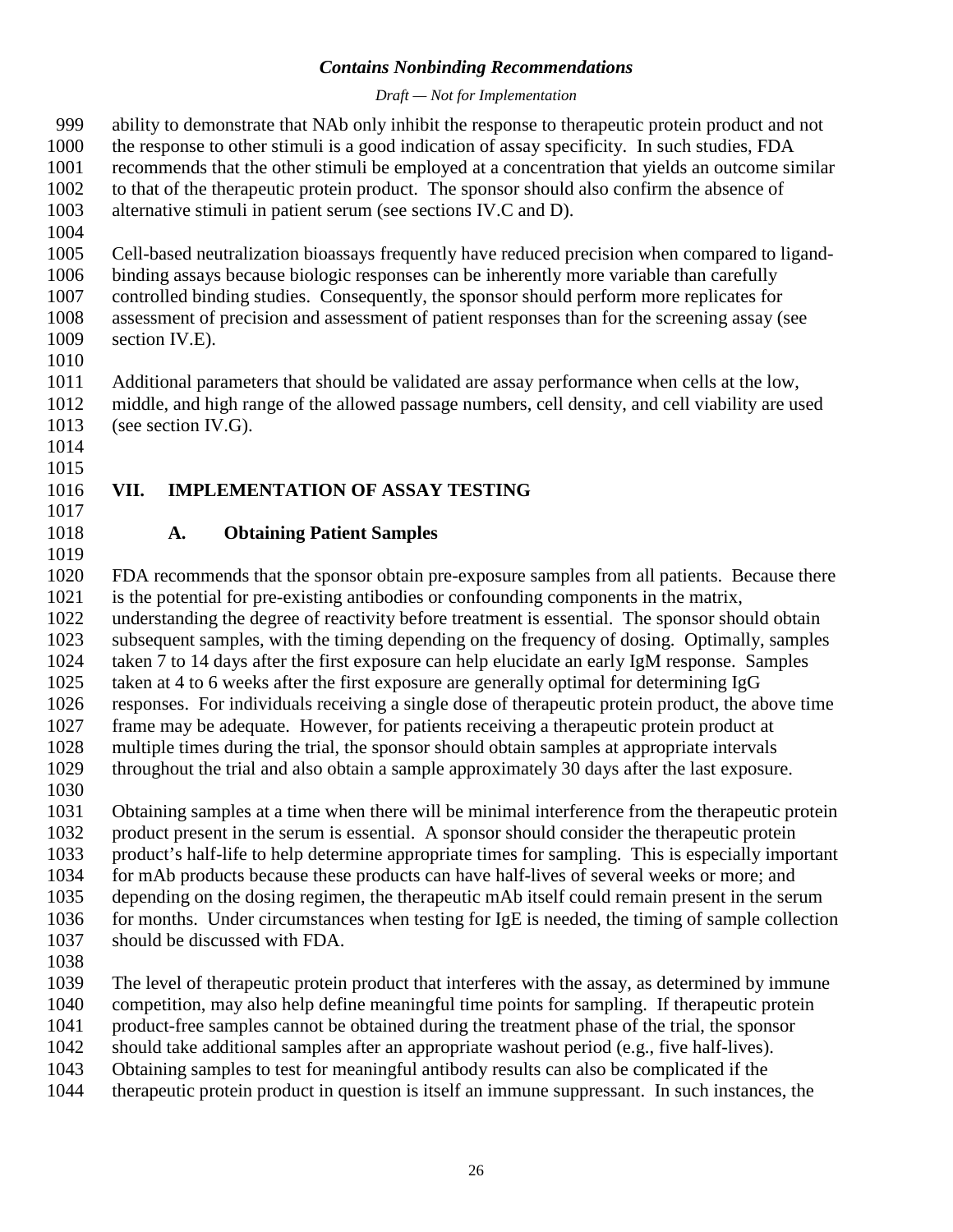*Draft — Not for Implementation*

 sponsor should obtain samples from patients who have undergone a washout period either because the treatment phase has ended or because the patient has dropped out of the study. 

 Samples to determine serum concentrations of therapeutic protein product should be obtained at the same time as immunogenicity samples. Testing such samples can provide information on whether the therapeutic protein product in the samples may be interfering with ADA testing and whether ADA may be altering the therapeutic protein product's pharmacokinetics.

- 
- 

### **B. Concurrent Positive and Negative Quality Controls**

 If the sponsor completes the proper validation work and makes the cut point determinations, the immunogenicity status of patients should be straightforward to determine. However, positive control or QC samples are critical and should be run concurrently with patient samples. We recommend that these samples span a level of positivity with QC samples having a known negative, low, and high reactivity in the assay. More important, the QC samples should be diluted in the matrix in which patient samples will be examined; for example, the same percent serum or plasma (specify salt anticoagulant used). In this way, the sponsor ensures that the assay is performing to its optimal degree of accuracy and that patient samples are correctly evaluated. For the low-positive QC sample, we recommend that a concentration be selected that, upon statistical analysis, would lead to the rejection of an assay run 1% of the time. Such an approach would ensure the appropriate sensitivity of the assay when performed on actual patient samples. 1066 The concentration of high-positive QC samples should be set to monitor prozone effects.<sup>[29](#page-30-0)</sup> 

 FDA also recommends that these QC samples be obtained from humans or animals possessing antibodies that are detected by the secondary detecting reagent, to ensure that negative results that might be observed are truly caused by lack of antigen reactivity and not caused by failure of the secondary reagent. This issue is not a problem for antigen bridging assays because labeled antigen is used for detection.

- 1073<br>1074
- 

## **C. Confirmation of Cut Point in the Target Population**

 Samples from different populations can have different background activity in ADA assays. Therefore, it is necessary to confirm that the cut point determined during assay validation is suitable for the population being studied. Similarly, if samples used to determine the cut point during assay validation were not obtained and handled in a manner that represents how samples will be obtained and handled in-study, the cut point should also be confirmed with appropriate samples in-study. A sufficient number of samples from the target population should be used, and justification for the number used should be provided. If sufficient numbers of samples are not available, agreement with the Agency should be sought for the number of samples to be used. 

<span id="page-30-0"></span><sup>&</sup>lt;sup>29</sup> Prozone effects (also referred to as hook effects) are a reduction in signal that may occur as a result of the presence of a high concentration of a particular analyte or antibody and may cause false-negative results.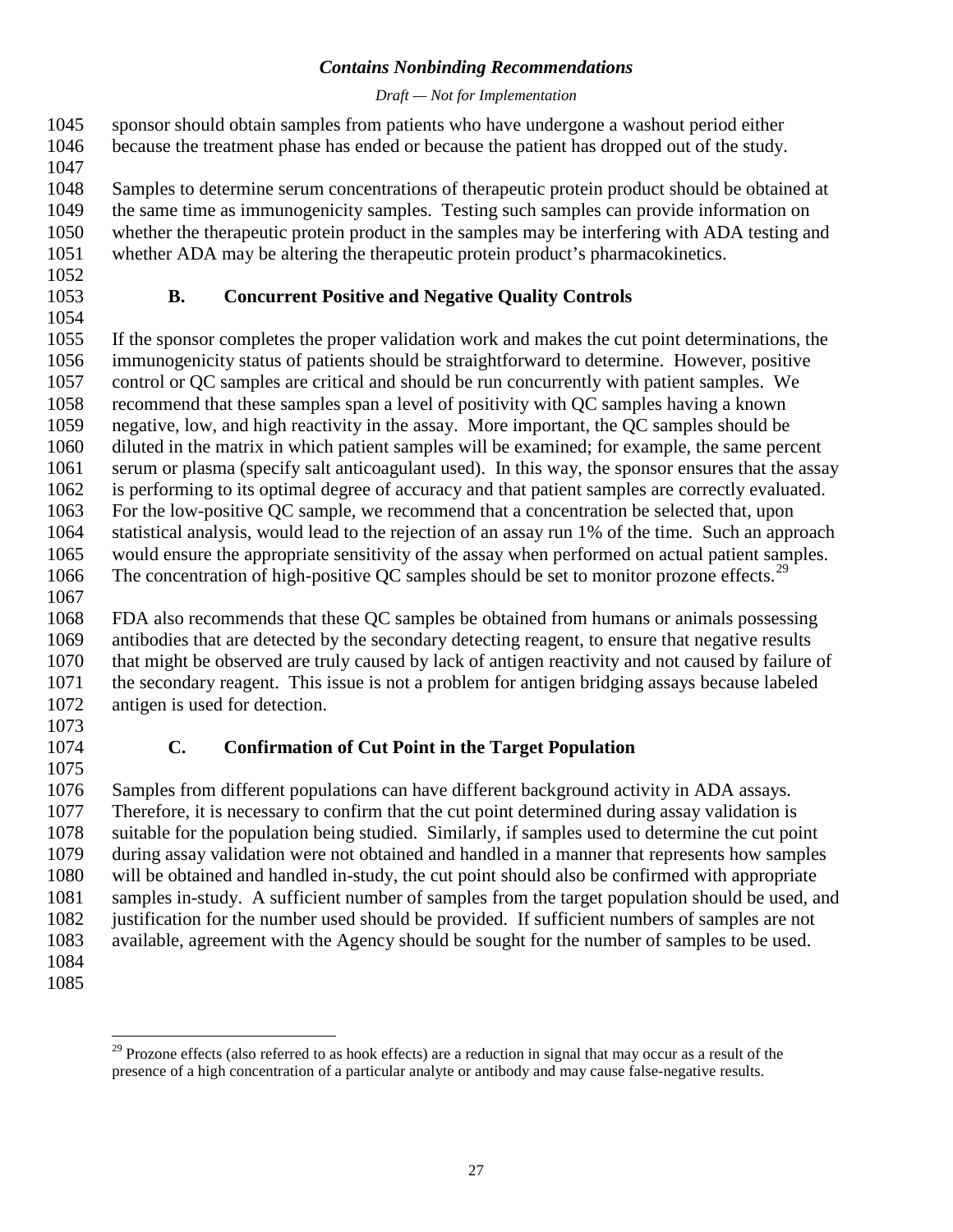*Draft — Not for Implementation*

#### 1086 **VIII. DOCUMENTATION**

- 1087
- 1088 The rationale and information for the immunogenicity testing paradigm should be provided in
- 1089 module 5.3.1.4 of the electronic common technical document (eCTD) on *Reports of*
- 1090 Bioanalytical and Analytical Methods for Human Studies.<sup>[30](#page-31-0)</sup> The standard operating procedure of
- 1091 the respective assay being used should be provided to the FDA, together with the results of the
- 1092 validation studies and relevant assay development information for parameters that were not
- 1093 validated, such as the MRD, the stimulatory concentration of therapeutic protein product used in
- 1094 the NAb assay, and some robustness parameters that are critical for assay performance (see
- 1095 section VII. Documentation in the draft guidance for industry *Bioanalytical Method*
- *Validation*.) [31](#page-31-1) 1096
- 1097
- 1098

<span id="page-31-0"></span> $30$  See the FDA Web site for further information on eCTD submissions, available at

[http://www.fda.gov/Drugs/DevelopmentApprovalProcess/FormsSubmissionRequirements/ElectronicSubmissions/uc](http://www.fda.gov/Drugs/DevelopmentApprovalProcess/FormsSubmissionRequirements/ElectronicSubmissions/ucm153574.htm) [m153574.htm.](http://www.fda.gov/Drugs/DevelopmentApprovalProcess/FormsSubmissionRequirements/ElectronicSubmissions/ucm153574.htm) For more information about the agreed-upon common format for the preparation of a well-structured Efficacy section of the CTD for applications that will be submitted to regulatory authorities, see the ICH guidance for industry *M4E: The CTD — Efficacy*. For more information on how sponsors and applicants must organize the content they submit to the Agency electronically for all submission types under section 745A(a) of the FD&C Act, see the guidance for industry (and the technical specification documents it incorporates by reference) *Providing Regulatory Submissions in Electronic Format — Certain Human Pharmaceutical Product Applications and Related Submissions Using the eCTD Specifications*.

<span id="page-31-1"></span> $31$ When final, this guidance will represent the FDA's current thinking on this topic. To make sure you have the most recent version of a guidance, check the FDA guidance Web page at [http://www.fda.gov/RegulatoryInformation/Guidances/default.htm.](http://www.fda.gov/RegulatoryInformation/Guidances/default.htm)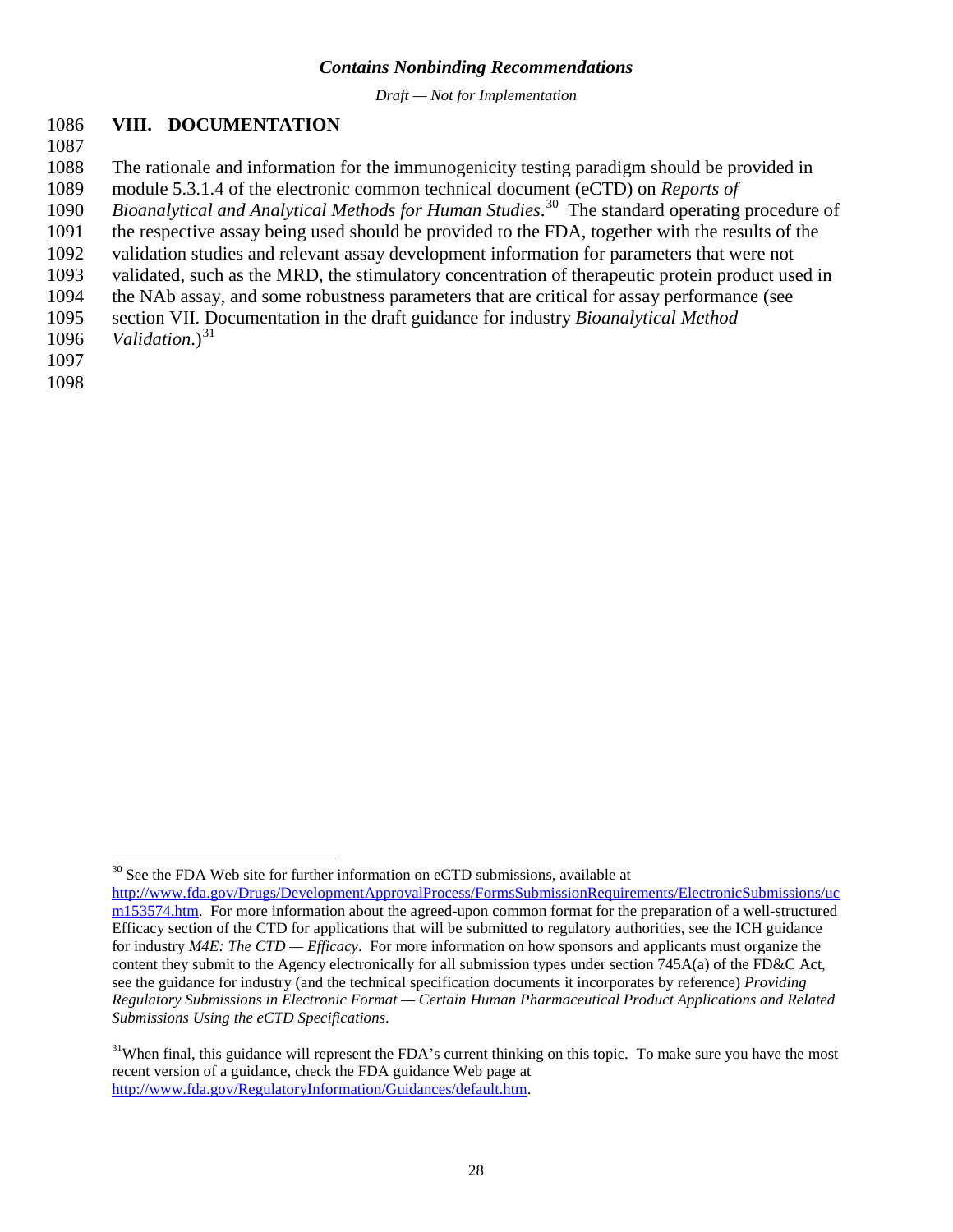*Draft — Not for Implementation*

| 1099                                 | <b>REFERENCES</b>                                                                                                                                                                                                                                                                                                |
|--------------------------------------|------------------------------------------------------------------------------------------------------------------------------------------------------------------------------------------------------------------------------------------------------------------------------------------------------------------|
| 1100<br>1101                         | Aalberse, R. C. and J. Schuurman (2002). "IgG4 breaking the rules." Immunology 105(1): 9-19.                                                                                                                                                                                                                     |
| 1102<br>1103<br>1104<br>1105         | Boes, M. (2000). "Role of natural and immune IgM antibodies in immune responses." Mol<br>Immunol 37(18): 1141-1149.                                                                                                                                                                                              |
| 1106<br>1107<br>1108                 | Calabresi, P. A., G. Giovannoni, et al. (2007). "The incidence and significance of anti-<br>natalizumab antibodies: results from AFFIRM and SENTINEL." Neurology 69(14): 1391-1403.                                                                                                                              |
| 1109<br>1110<br>1111                 | Caruso, A. and A. Turano (1997). "Natural antibodies to interferon-gamma." Biotherapy 10(1):<br>29-37.                                                                                                                                                                                                           |
| 1112<br>1113<br>1114                 | Cohen, B. A. and V. M. Rivera (2010). "PRISMS: the story of a pivotal clinical trial series in<br>multiple sclerosis." Curr Med Res Opin 26(4): 827-838.                                                                                                                                                         |
| 1115<br>1116<br>1117                 | Coutinho, A., M. D. Kazatchkine, et al. (1995). "Natural autoantibodies." Curr Opin Immunol<br>$7(6): 812-818.$                                                                                                                                                                                                  |
| 1118<br>1119<br>1120                 | Disis, M. L., V. Goodell, et al. (2004). "Humoral epitope-spreading following immunization with<br>a HER-2/neu peptide based vaccine in cancer patients." J Clin Immunol 24(5): 571-578.                                                                                                                         |
| 1121<br>1122<br>1123<br>1124<br>1125 | Goodin, D. S., E. M. Frohman, et al. (2007). "Neutralizing antibodies to interferon beta:<br>assessment of their clinical and radiographic impact: an evidence report: report of the<br>Therapeutics and Technology Assessment Subcommittee of the American Academy of<br>Neurology." Neurology 68(13): 977-984. |
| 1126<br>1127<br>1128<br>1129         | Gupta, S., V. Devanarayan, et al. (2011). "Recommendations for the validation of cell-based<br>assays used for the detection of neutralizing antibody immune responses elicited against<br>biological therapeutics." J Pharm Biomed Anal 55(5): 878-888.                                                         |
| 1130<br>1131<br>1132<br>1133         | Gupta, S., S. R. Indelicato, et al. (2007). "Recommendations for the design, optimization, and<br>qualification of cell-based assays used for the detection of neutralizing antibody responses<br>elicited to biological therapeutics." J Immunol Methods 321(1-2): 1-18.                                        |
| 1134<br>1135<br>1136                 | Harding, F. A., M. M. Stickler, et al. (2010). "The immunogenicity of humanized and fully<br>human antibodies: residual immunogenicity resides in the CDR regions." MAbs 2(3): 256-265.                                                                                                                          |
| 1137<br>1138<br>1139<br>1140         | Hintermann, E., M. Holdener, et al. (2011). "Epitope spreading of the anti-CYP2D6 antibody<br>response in patients with autoimmune hepatitis and in the CYP2D6 mouse model." J Autoimmun<br>$37(3): 242 - 253.$                                                                                                  |
| 1141<br>1142<br>1143<br>111A         | Kuus-Reichel, K., L. S. Grauer, et al. (1994). "Will immunogenicity limit the use, efficacy, and<br>future development of therapeutic monoclonal antibodies?" Clin Diagn Lab Immunol 1(4): 365-<br>372.                                                                                                          |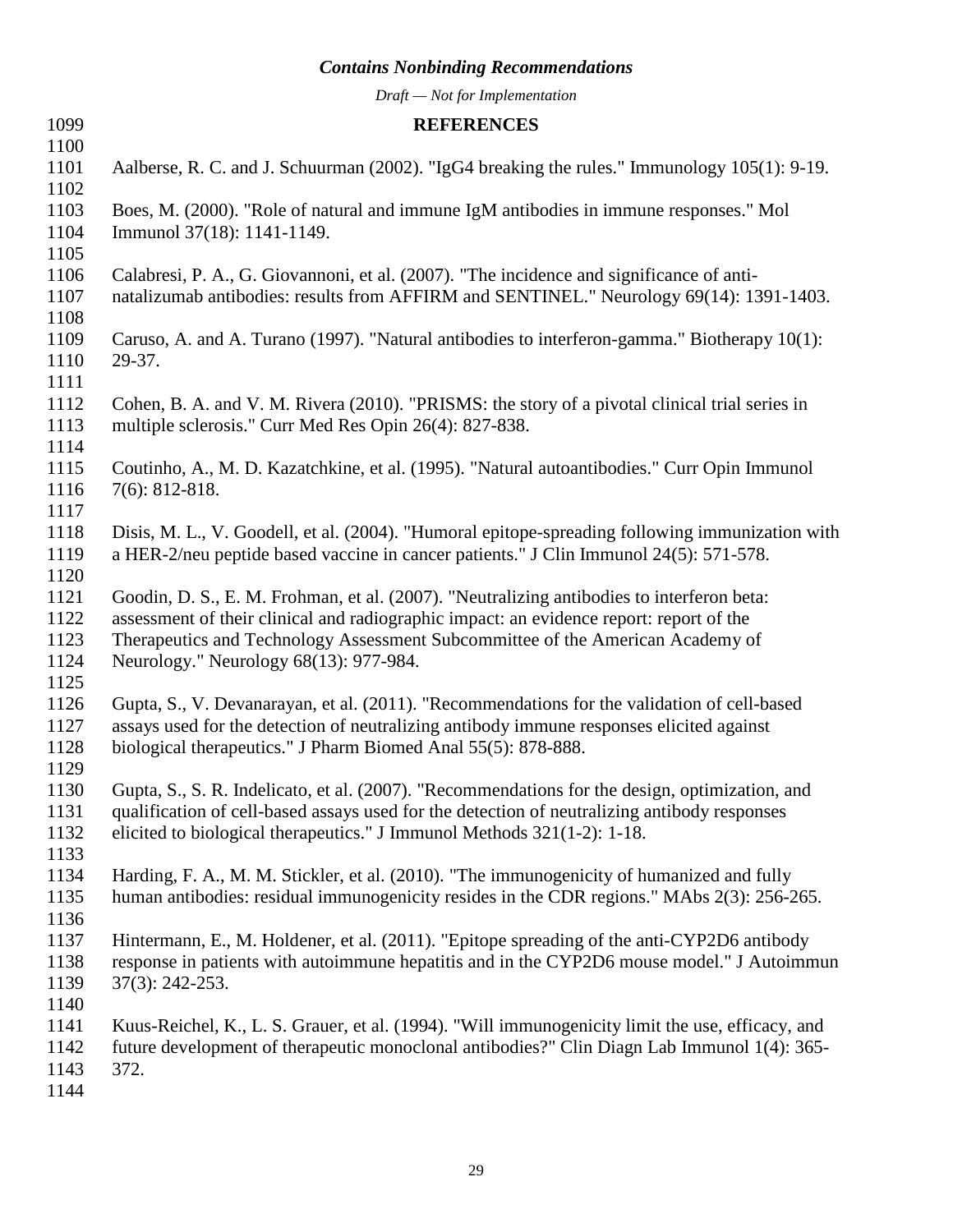#### *Draft — Not for Implementation*

- Matsumoto, T., M. Shima, et al. (2001). "Immunological characterization of factor VIII autoantibodies in patients with acquired hemophilia A in the presence or absence of underlying disease." Thromb Res 104(6): 381-388. Miller, L. L., E. L. Korn, et al. (1999). "Abrogation of the hematological and biological activities of the interleukin-3/granulocyte-macrophage colony-stimulating factor fusion protein PIXY321 by neutralizing anti-PIXY321 antibodies in cancer patients receiving high-dose carboplatin." Blood 93(10): 3250-3258. Mire-Sluis, A. R., Y. C. Barrett, et al. (2004). "Recommendations for the design and optimization of immunoassays used in the detection of host antibodies against biotechnology products." J Immunol Methods 289(1-2): 1-16. Plotkin, S. A. (2010). "Correlates of protection induced by vaccination." Clin Vaccine Immunol 17(7): 1055-1065. Prummer, O. (1997). "Treatment-induced antibodies to interleukin-2." Biotherapy 10(1): 15-24. Ramsland, P. A., B. F. Movafagh, et al. (1999). "Interference of rheumatoid factor activity by aspartame, a dipeptide methyl ester." J Mol Recognit 12(5): 249-257. Ross, C., M. B. Hansen, et al. (1990). "Autoantibodies to crude human leucocyte interferon (IFN), native human IFN, recombinant human IFN-alpha 2b and human IFN-gamma in healthy blood donors." Clin Exp Immunol 82(1): 57-62. Shankar, G., V. Devanarayan, et al. (2008). "Recommendations for the validation of immunoassays used for detection of host antibodies against biotechnology products." J Pharm Biomed Anal 48(5): 1267-1281. 1173<br>1174 Shen, M., X. Dong, et al. (2015). "Statistical evaluation of several methods for cut-point determination of immunogenicity screening assay." J Biopharm Stat 25(2): 269-279. Thrasyvoulides, A., E. Liakata, et al. (2007). "Spreading of antibody reactivity to non-thyroid antigens during experimental immunization with human thyroglobulin." Clin Exp Immunol 147(1): 120-127. Turano, A., A. Balsari, et al. (1992). "Natural human antibodies to gamma interferon interfere with the immunomodulating activity of the lymphokine." Proc Natl Acad Sci U S A 89(10): 4447-4451. van der Meide, P. H. and H. Schellekens (1997). "Anti-cytokine autoantibodies: epiphenomenon or critical modulators of cytokine action." Biotherapy 10(1): 39-48. van der Woude, D., S. Rantapaa-Dahlqvist, et al. (2010). "Epitope spreading of the anti-
- citrullinated protein antibody response occurs before disease onset and is associated with the